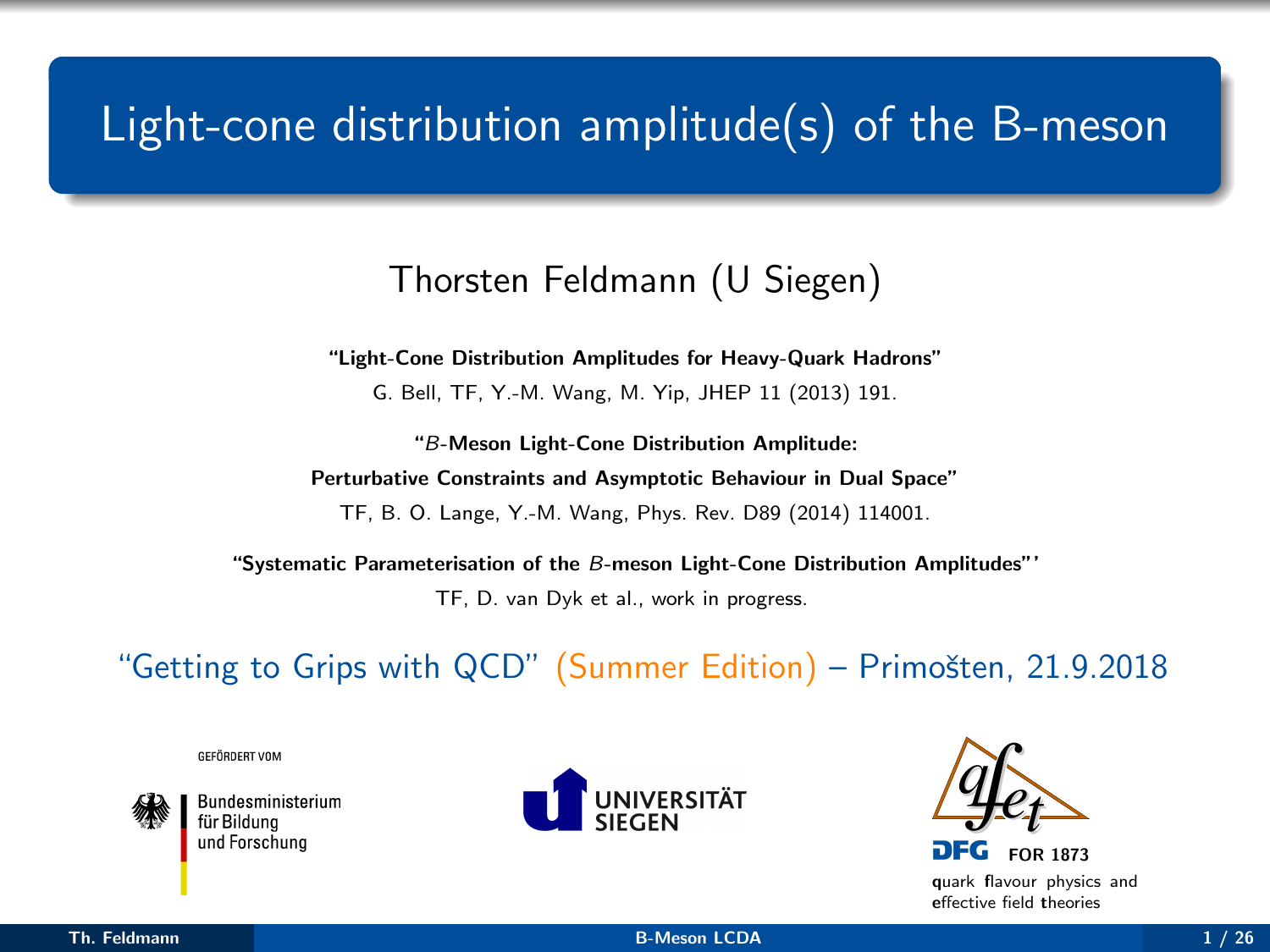### B-Meson Light-Cone Distribution Amplitudes:

- Hadronic Input Functions for exclusive (energetic)  $B$  decays:
	- QCD Factorization Theorems [Beneke/Buchalla/Neubert/Sachrajda,...] • QCD/SCET Sum Rules [Khodjamirian/Mannel/Offen, DeFazio/TF/Hurth, . . . ]
- Needs: (logarithmic) Moments of B-Meson LCDAs (see below)  $\leftrightarrow$  essential to control theoretical uncertainties
- Short-distance QCD Corrections / Resummation of Large Logs:
	- RG-Evolution from light-cone operators in HQET [Lange/Neubert, Descotes-Genon/Knodlseder/Offen, Kawamura et al., ...]
	- Non-trivial relations to HQET parameters

[Lee/Neubert, Braun/Ivanov/Korchemsky]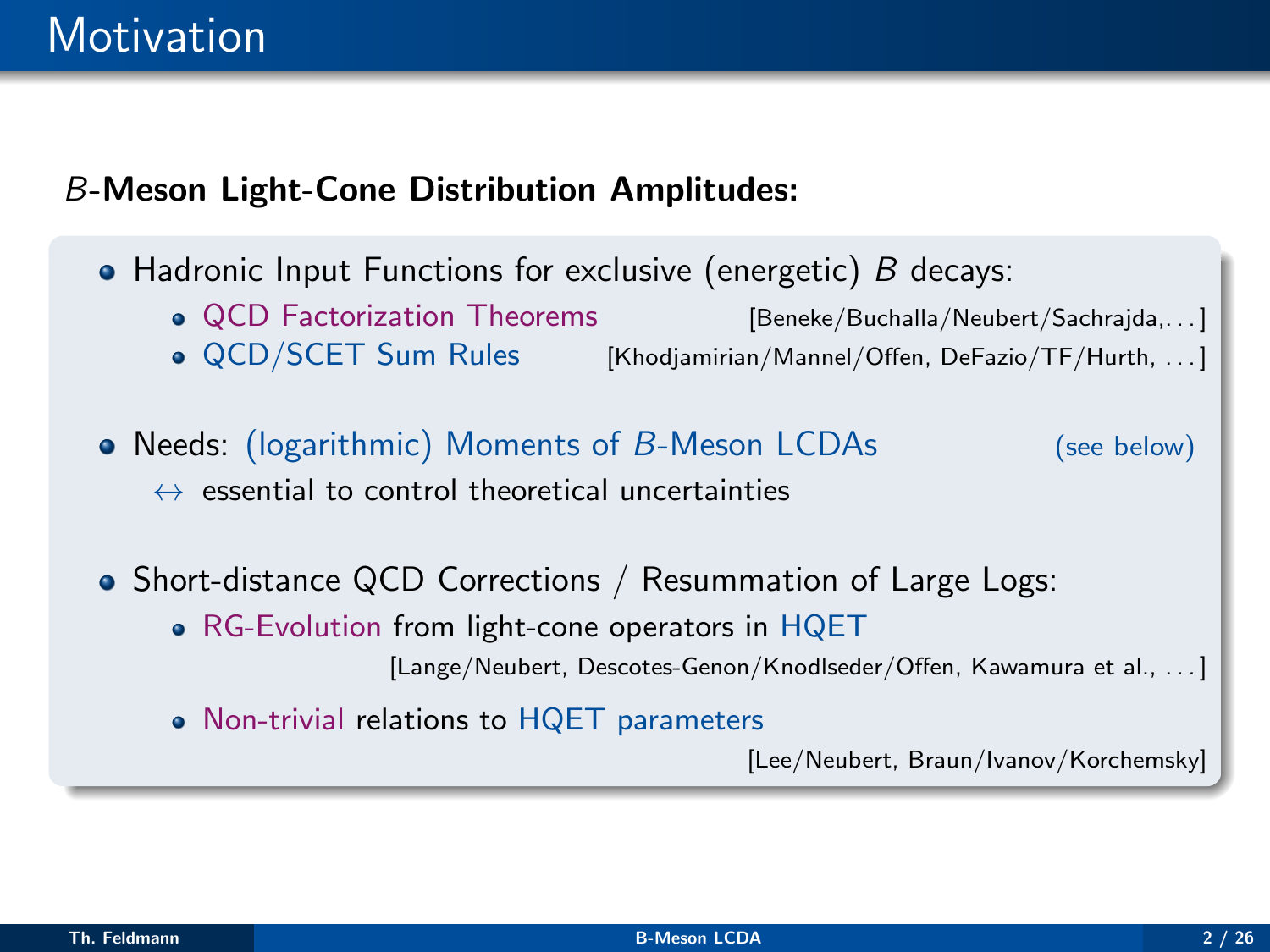## Factorization for  $B \to \gamma$  Form Factors (First Approx.)

(analogue of  $\pi$ - $\gamma$  form factor)



 $p^{\mu} = E_{\gamma} n^{\mu}$  (n<sup>2</sup> = 0)

For large photon energy,  $E_{\gamma} \sim m_b/2$ :

- Described by a single  $B \to \gamma$  transition form factor.
- **Sensitive to light-cone projection**  $\omega = n \cdot k$  of spectator momentum in B-meson.

$$
\digamma^{B\rightarrow\gamma}(E_\gamma)\simeq \text{[kinematic factor]}\times \int \frac{d\omega}{\omega}\,\phi_B(\omega)
$$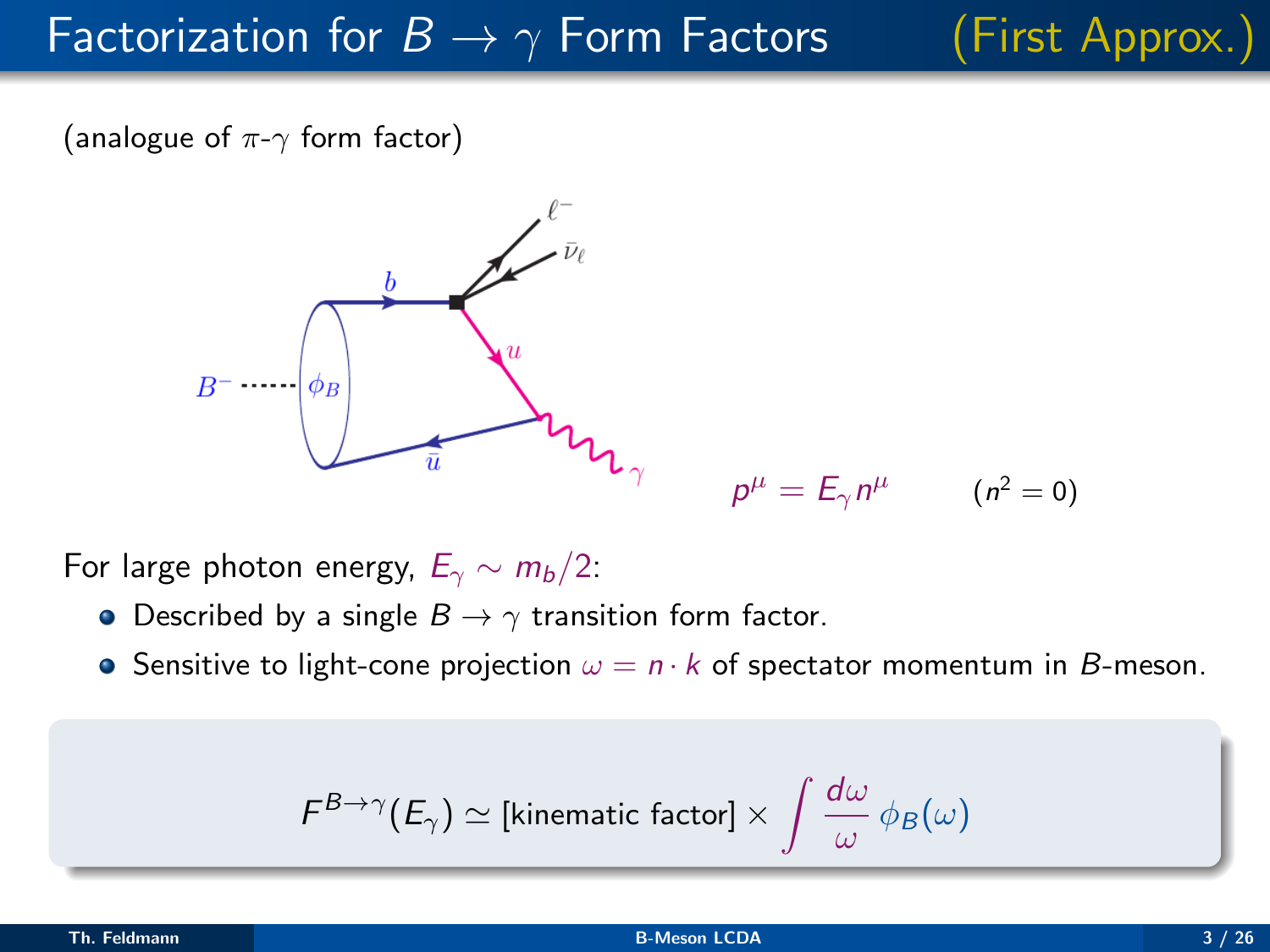#### QCD Corrections:

- + Radiative corrections [perturbative, factorizable]
- + Power corrections in  $1/m_b$ ,  $1/E_\gamma$  expansion [partly non-factorizable (soft overlap – "Feynman mechanism")]

#### Beware:

Non-factorizable long-distance contributions still represent the phenomenlogical bottle-neck for many decay modes.

(i.e. requires more or less sophisticated hadronic modelling)

- Charmless non-leptonic  $B \to \pi\pi, \pi K, \ldots$
- Rare radiative  $B \to K^* \gamma, K^* \ell^+ \ell^-, \ldots$

#### $\bullet$  ...

Recent progress in  $B \to \gamma \ell \nu$ 

[Beneke, Rohrwild], [Braun/Khodjamirian], [Wang et al.], [Beneke/Braun]

with new data (Belle-II)  $\longrightarrow$  improved understanding of B-meson LCDAs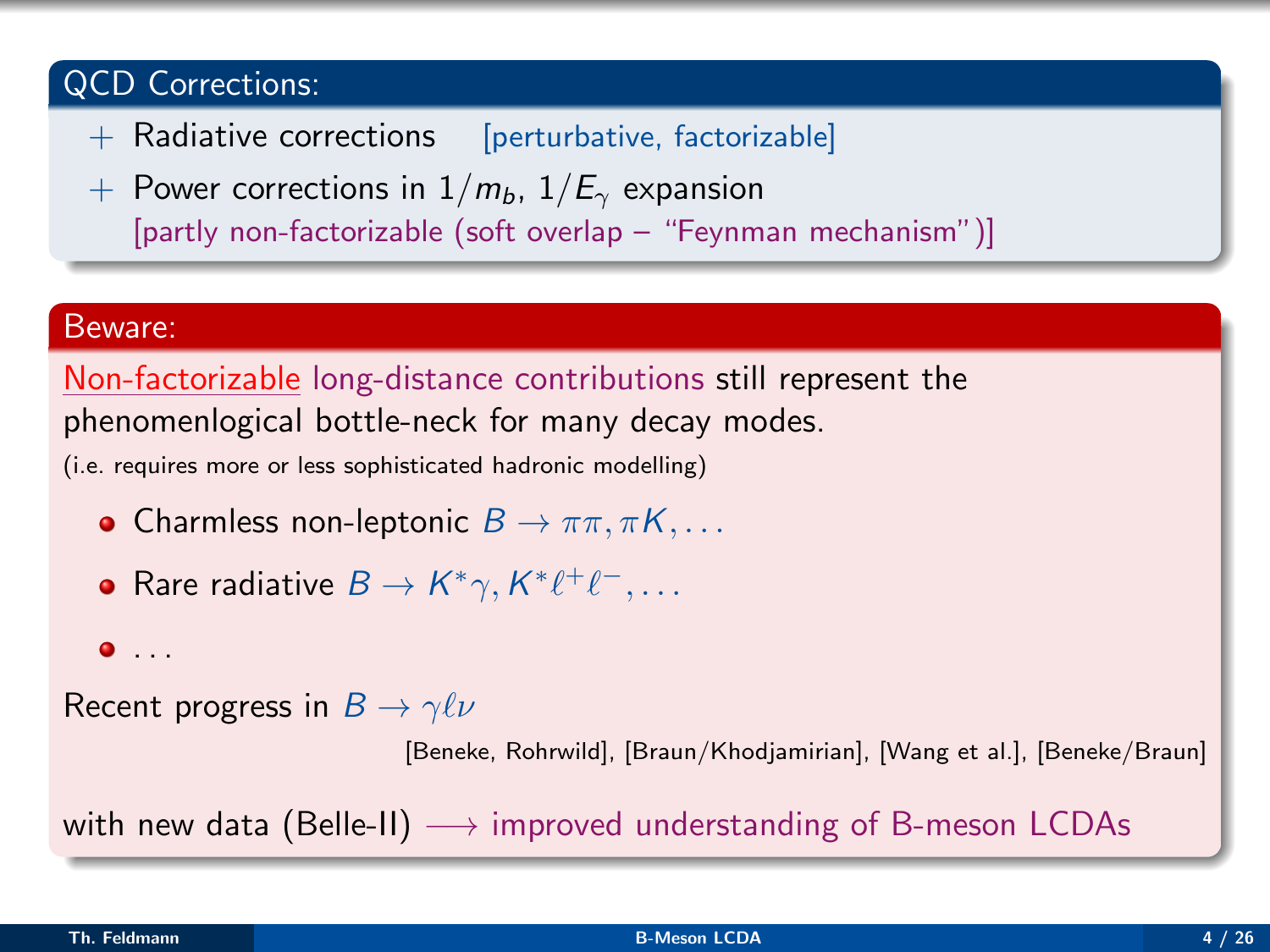- $\bullet$  RGE for the LCDA  $\phi_B^+(\omega,\mu)$  of the  $B$ -Meson
- **2** Factorization, Logarithmic Moments and  $B \to \gamma \ell \nu$
- <sup>3</sup> OPE, Parton Model and HQET Parameters Summary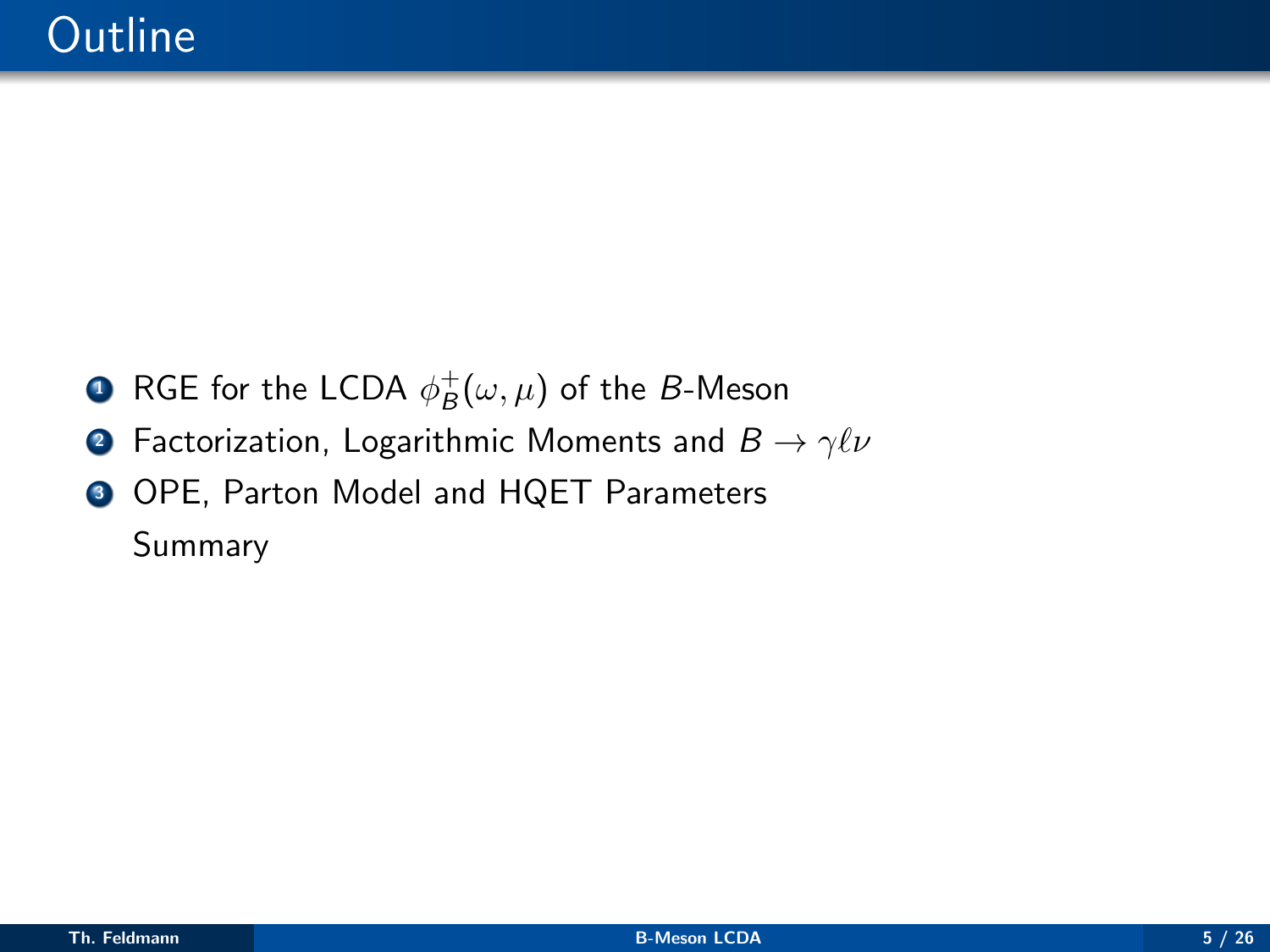#### 1. RGE for the LCDA  $\phi_B^+$  $_B^+(\omega,\mu)$  of the B-Meson



#### Definition:

Fourier-Transform of Light-Cone Matrix Element in HQET  $(n^2 = 0)$  $m_B f^{\rm (HQET)}_B$  $\phi_B^{\text{+ (HQET)}}\ \phi_B^{\text{+}}(\omega)=\ \int \frac{d\tau}{2\pi}$  $\frac{d\tau}{2\pi} e^{i\omega\tau} \bra{0} \bar{q}(\tau n) \ [\tau n, 0] \not\!\!\!\!/ \gamma_5 \not\!\!\!\! h_v^{(b)}(0) \ket{\bar{B}(m_B\nu)}$ 

[there is another Dirac structure, leading to another LCDA, denoted as  $\phi_B^-(\omega)$  (see backup)]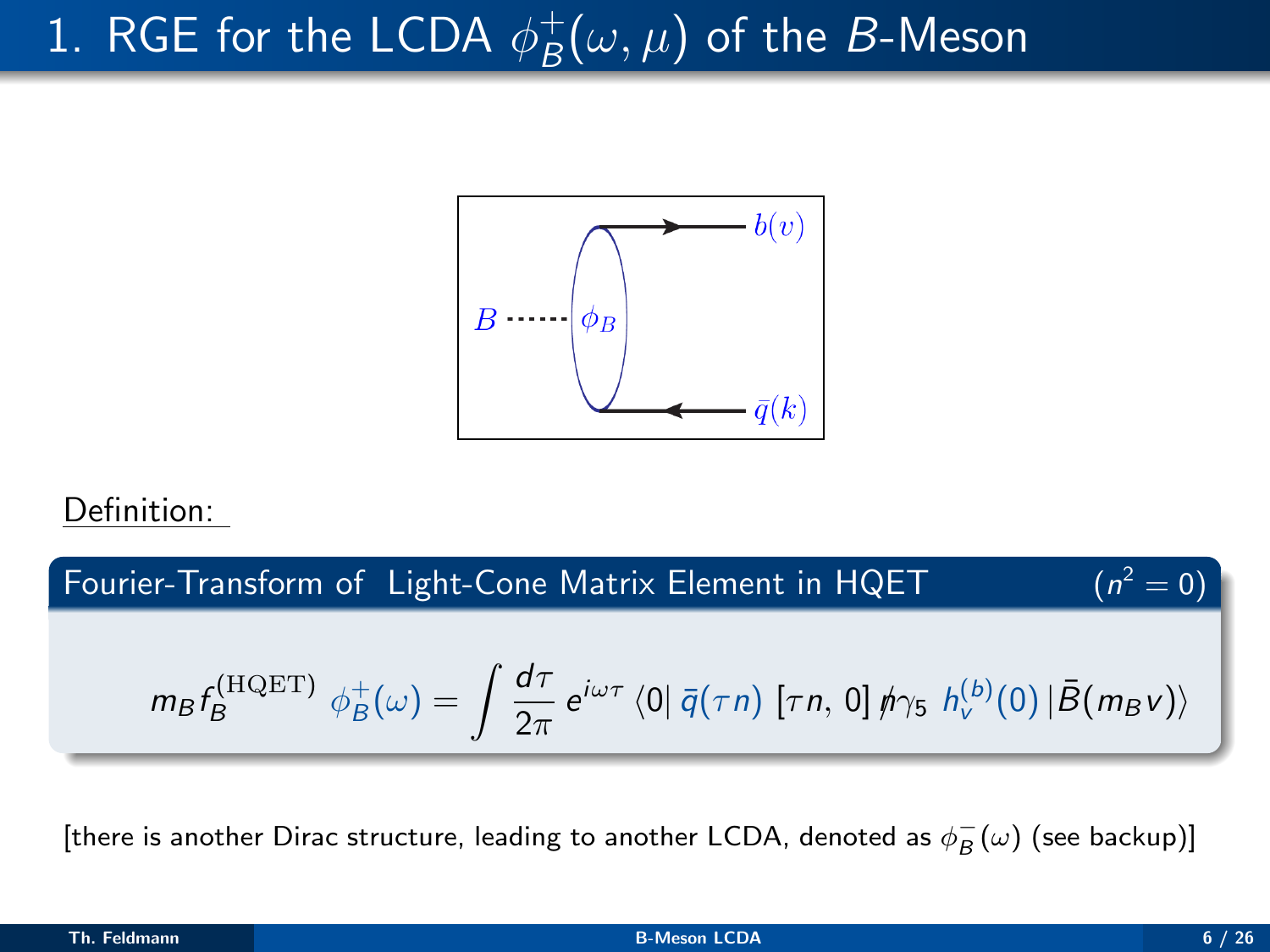#### Pion LCDA in full QCD:

$$
(n \cdot p) f_{\pi} \phi_{\pi}(u) = \int \frac{d\tau}{2\pi} e^{i\bar{u}(n \cdot p) \tau} \langle 0 | \bar{q}(\tau n) [\tau n, 0] \hat{p} \gamma_5 q(0) | \pi(p) \rangle
$$

• Pion decay constant  $f_{\pi}$  (RG invariant)

- Momentum fractions  $u, \bar{u} \in [0, 1]$  constrained to physical values.
- Pion LCDA normalized:  $\int_0^1 du \, \phi_\pi(u) \equiv 1$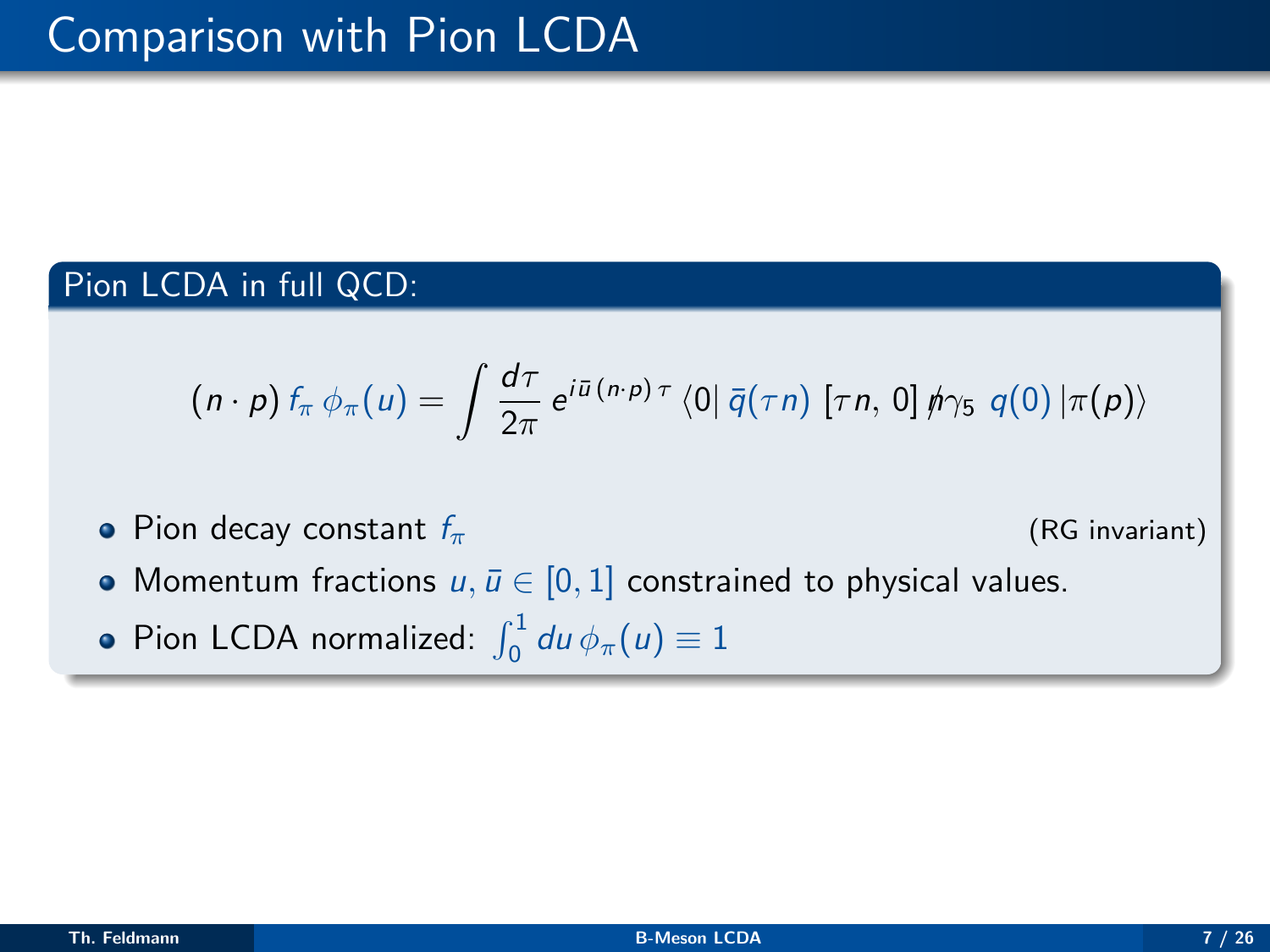### B-Meson LCDA in HQET:

$$
m_B f_B^{\text{(HQET)}} \phi_B^+(\omega) = \int \frac{d\tau}{2\pi} e^{i\omega\tau} \langle 0 | \bar{q}(\tau n) [ \tau n, 0] \phi \gamma_5 h_v^{(b)}(0) | \bar{B}(m_B v) \rangle
$$

- Decay constant  $f_B^{\text{HQET}}(\mu) = C(\mu) f_B$  depends on RG scale
- Light-quark momentum  $\omega \in [0, \infty)$  ( $m_b \to \infty$  already performed!)
- B-meson LCDA *not* normalized:  $\int_0^\infty d\omega \, \phi_B^+$ (see below)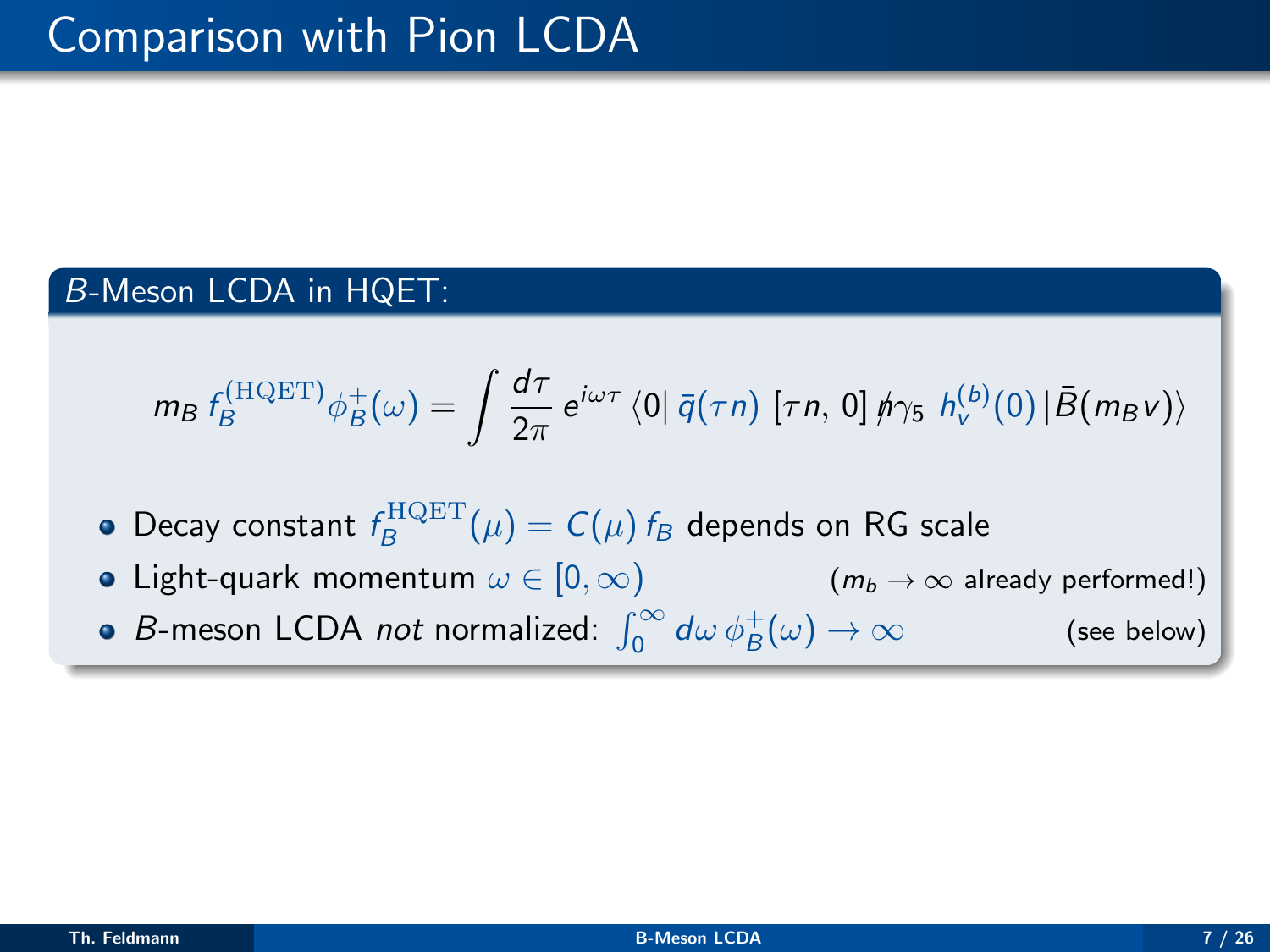(analogue of Efremov-Radyushkin/Brodsky-Lepage)

RGE for  $\phi_B^+(\omega,\mu)$  as Integro-Differential Equation

$$
\frac{d\phi_B^+(\omega,\mu)}{d\ln\mu} = -\left[\Gamma_{\text{cusp}}\ln\frac{\mu}{\omega} + \gamma_+\right]\phi_B^+(\omega,\mu) - \omega \int\limits_0^\infty d\eta\,\Gamma(\omega,\eta)\,\phi_B^+(\eta,\mu)
$$

(Relatively) complicated solution in terms of convolution integrals with hypergeometric functions [Lange/Neubert]

"Can we find an integral transformation that diagonalizes the Lange-Neubert (LN) evolution kernel?"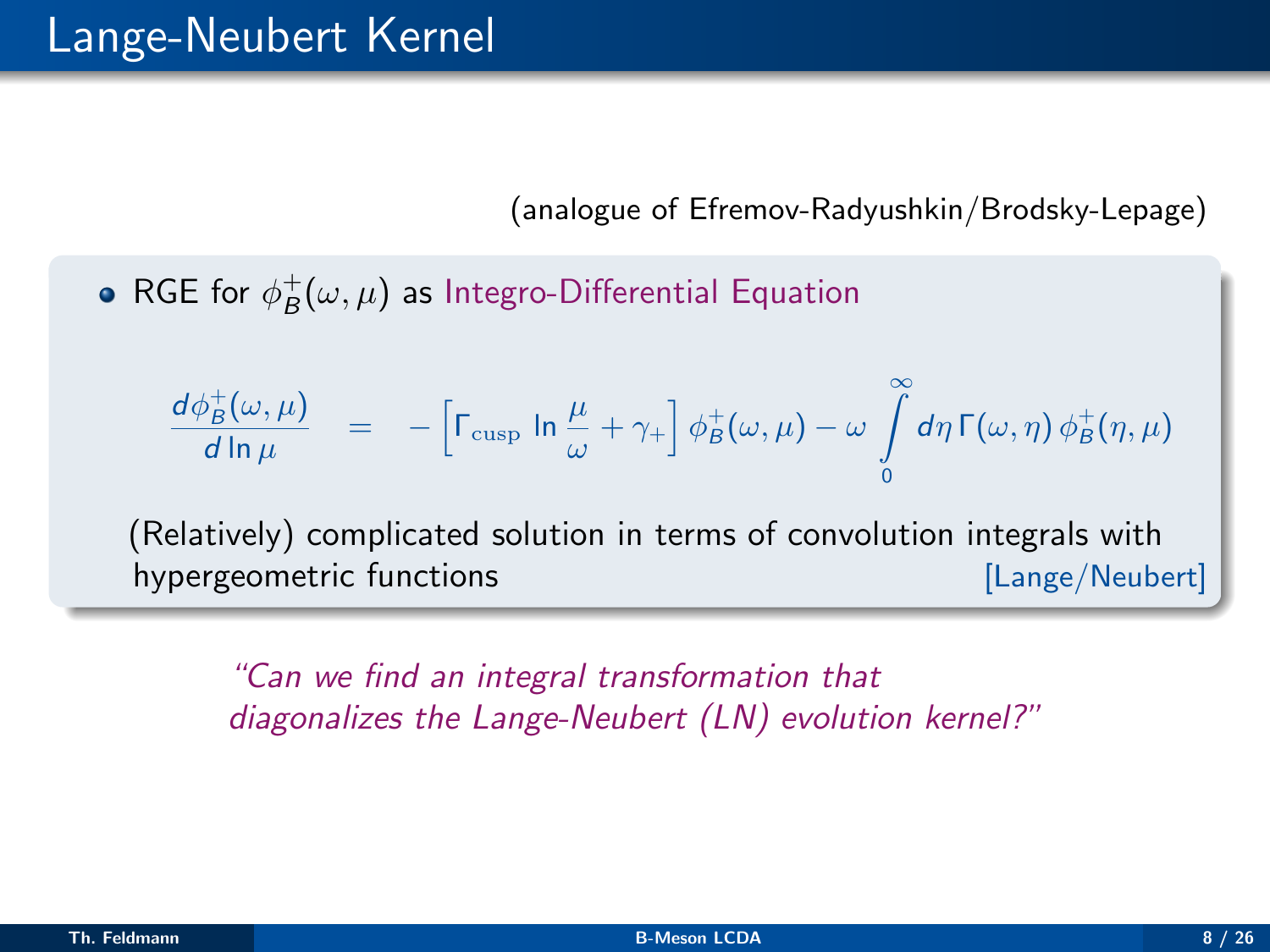### Eigenfunction of LN Kernel

(analogue of Gegenbauer polynomials for pion LCDA)

. . . staring (sufficiently long) at the derivation from Lange/Neubert . . .

 $\rightarrow$  Identify Continuous Set of Eigenfunctions for (1-loop) LN-Kernel:

$$
f_{\omega'}(\omega) \equiv \sqrt{\frac{\omega}{\omega'}} \, J_1\left(2 \, \sqrt{\frac{\omega}{\omega'}}\right) \quad \text{ with Eigenvalues:} \;\; \gamma_{\omega'} = -\left(\Gamma_{\text{cusp}} \, \ln \frac{\mu}{\hat{\omega'}} + \gamma_+\right) \; \bigg]
$$

 $J_1(z)$ : Bessel function, and  $\hat{\omega}' \equiv \omega' \, e^{-2 \gamma_E}$ 

#### More formally:

Eigenfunctions can be understood as momentum-space representation of the eigenvectors of a generator of collinear conformal transformations:

 $\mathcal{S}_+ = \tau^2 \partial_\tau + 2j\, \tau$  (conformal spin of light quark:  $j=1)$ 

[Braun/Manashov 1402.5822]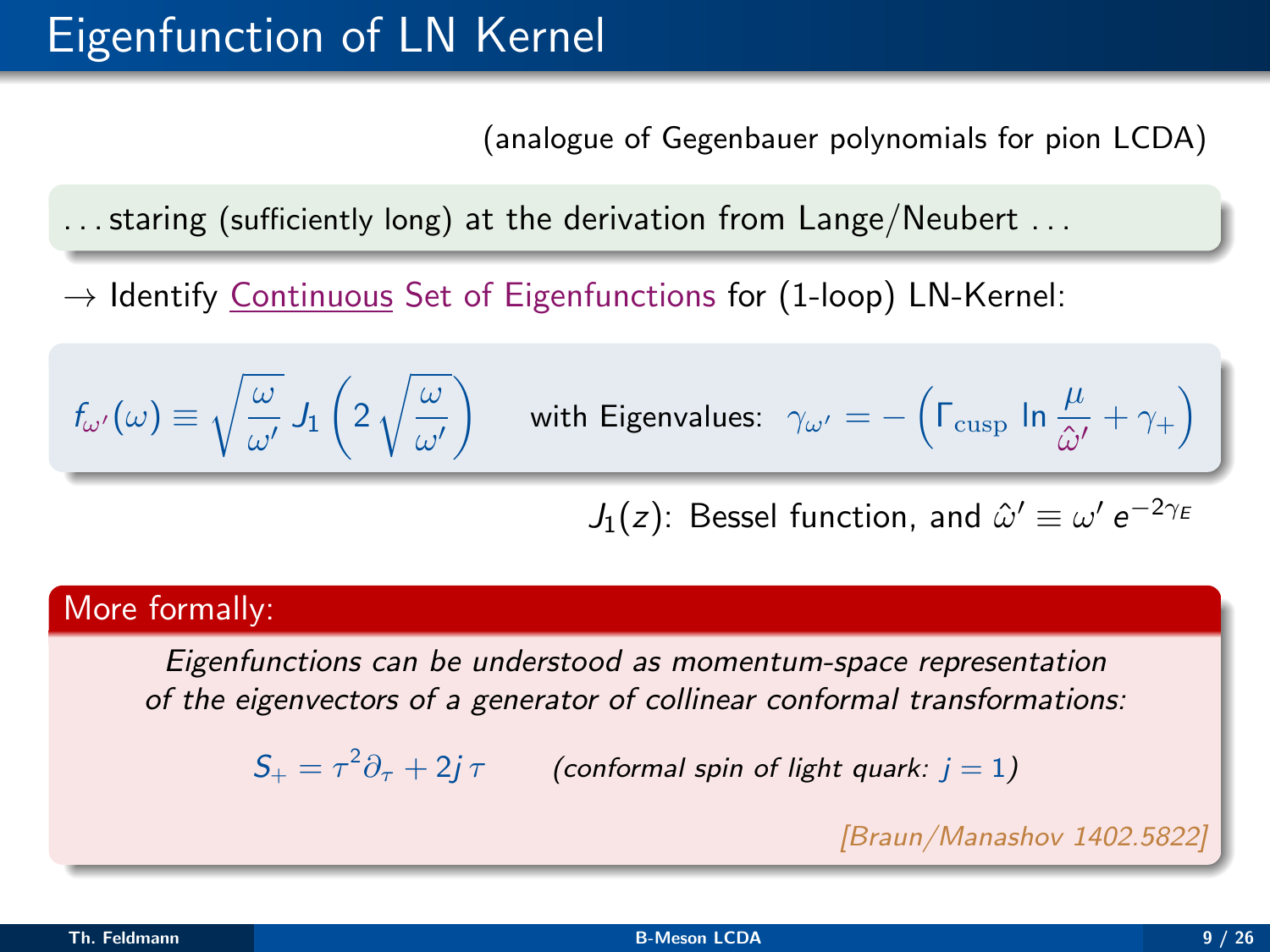### Dual representation of B-meson LCDA

(analogue of Gegenbauer expansion)

 $\rightarrow$  LCDA from convolution with Dual (spectral) Function

$$
\phi_B^+(\omega,\mu) = \int\limits_0^\infty \frac{d\omega'}{\omega'} f_{\omega'}(\omega) \rho_B^+(\omega',\mu) \quad \Leftrightarrow \quad \rho_B^+(\omega',\mu) = \int\limits_0^\infty \frac{d\omega}{\omega} f_{\omega'}(\omega) \phi_B^+(\omega,\mu)
$$

For comparison:

$$
\phi_{\pi}(u,\mu) = 6u\bar{u} \sum_{n} C_{n}^{(3/2)}(2u-1) a_{n}(\mu) \qquad \Leftrightarrow \qquad a_{n}(\mu) \propto \int_{0}^{1} du \ C_{n}^{(3/2)}(2u-1) \phi_{\pi}(u,\mu)
$$

RGE in "Dual Space":

$$
\textsf{RGE } \underline{\textsf{local}} \textsf{ in } \omega': \quad \frac{d\rho_B^+(\omega',\mu)}{d\ln\mu} = \gamma_{\omega'} \, \rho_B^+(\omega',\mu)
$$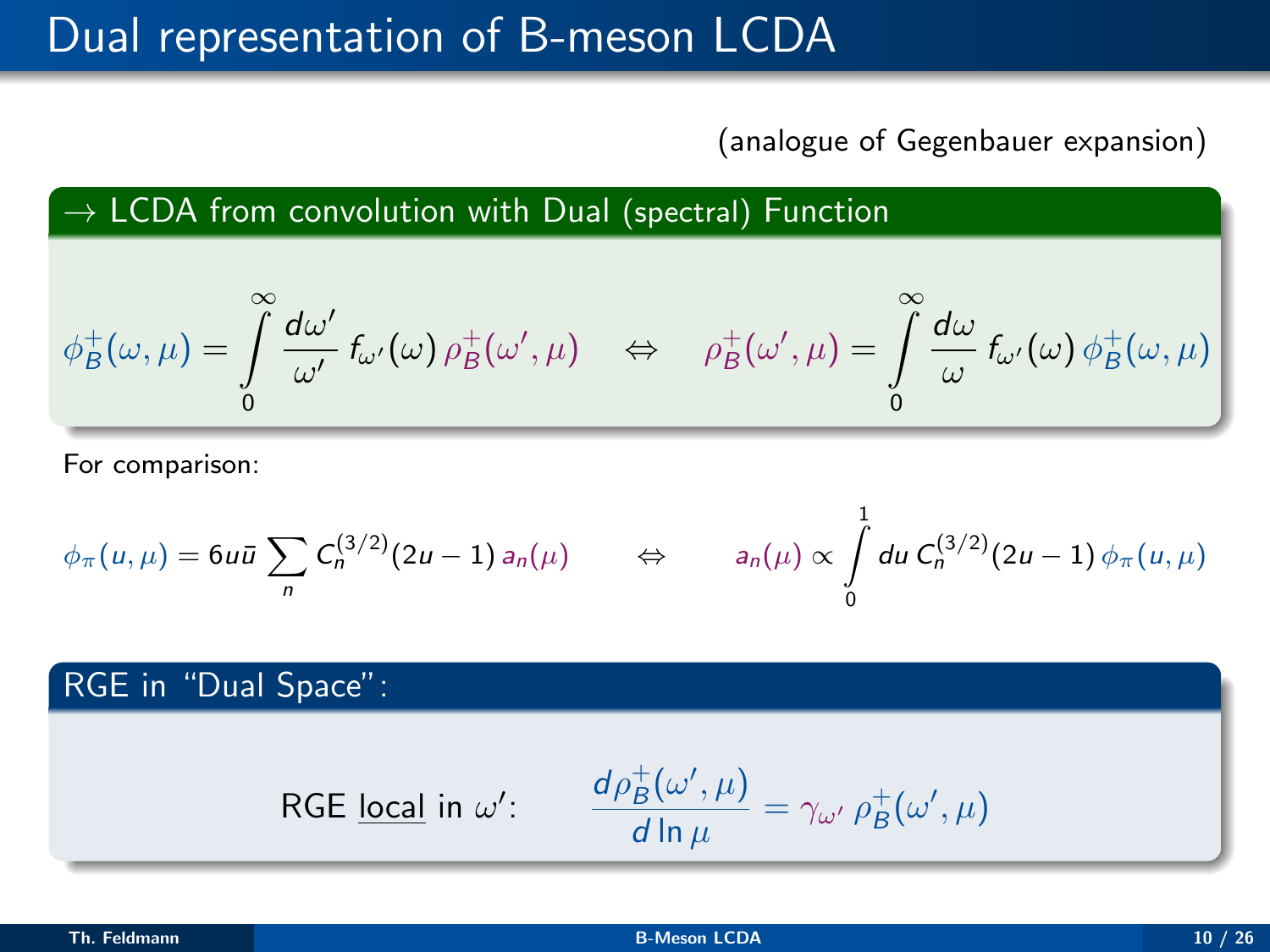$\rho_B^+(\omega',\mu) = U_{\omega'}(\mu,\mu_0) \, \rho_B^+(\omega',\mu_0)$ √

The RG factor is known from SCET [see e.g. Neubert et al. 2004]

$$
U_{\omega'}(\mu,\mu_0) = e^{V(\mu,\mu_0)} \left(\frac{\mu_0}{\hat{\omega}'}\right)^{-g(\mu,\mu_0)}
$$

with

$$
g(\mu,\mu_0) \qquad \qquad = \int\limits_{\alpha_s(\mu_0)}^{\alpha_s(\mu)}\frac{d\alpha}{\beta(\alpha)}\Gamma_{\rm cusp}(\alpha)\,,
$$

$$
V(\mu, \mu_0) = -\int\limits_{\alpha_s(\mu_0)}^{\alpha_s(\mu)} \frac{d\alpha}{\beta(\alpha)} \left[ \gamma_+(\alpha) + \Gamma_{\text{cusp}}(\alpha) \int\limits_{\alpha_s(\mu_0)}^{\alpha} \frac{d\alpha'}{\beta(\alpha')} \right]
$$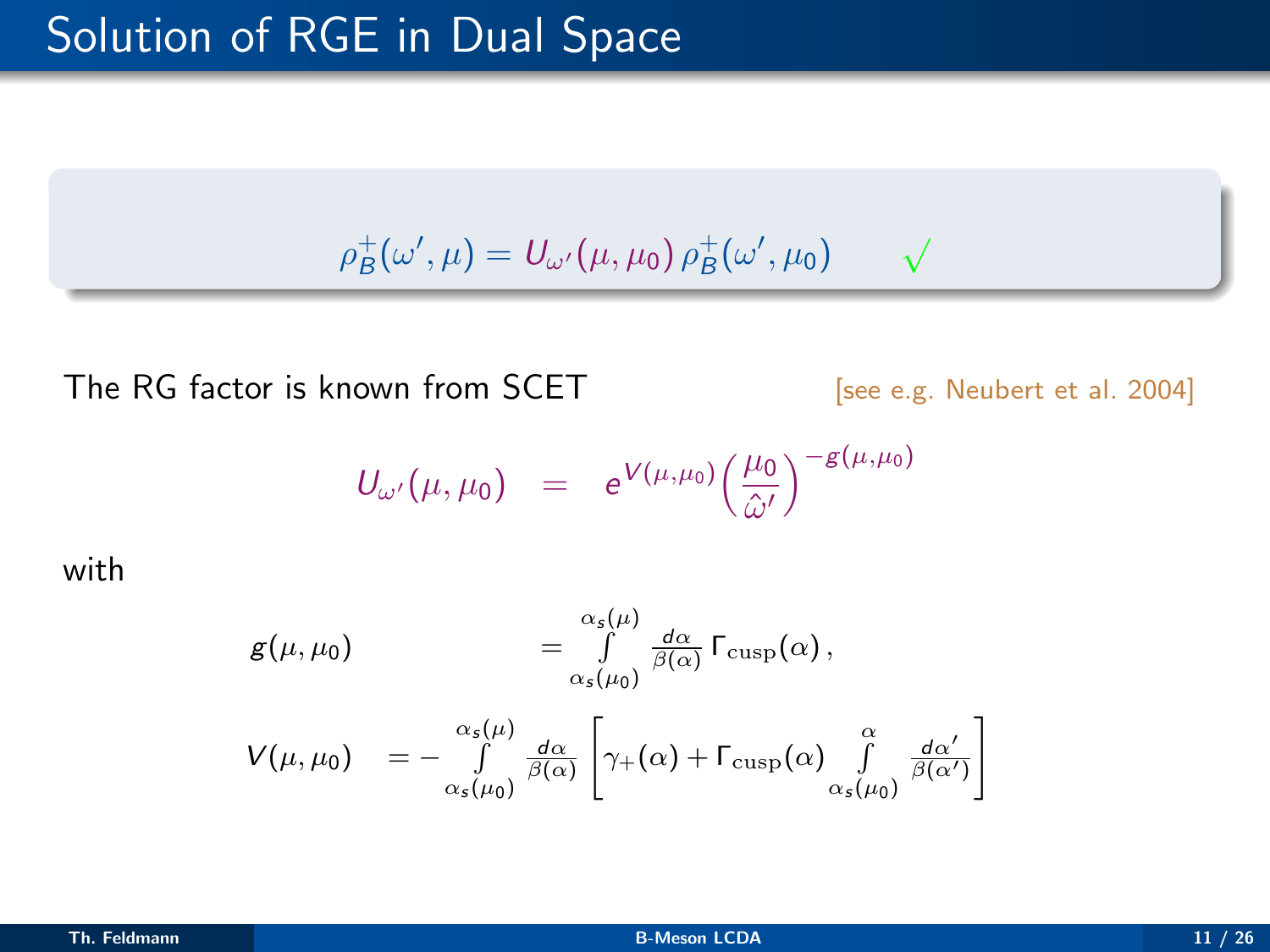### Illustration of RGE behaviour  $g(\mu, \mu_0) = 0.3$ ,  $V(\mu, \mu_0) \rightarrow 1$

Example 1: Exponential Model  $(\omega_0 \sim \mathcal{O}(\Lambda_{\mathrm{QCD}}))$ 

$$
\phi_B^+(\omega) = \frac{\omega}{\omega_0^2} \exp\left(-\frac{\omega}{\omega_0}\right) \quad \leftrightarrow \quad \rho_B^+(\omega') = \frac{1}{\omega'} \exp\left(-\frac{\omega_0}{\omega'}\right)
$$

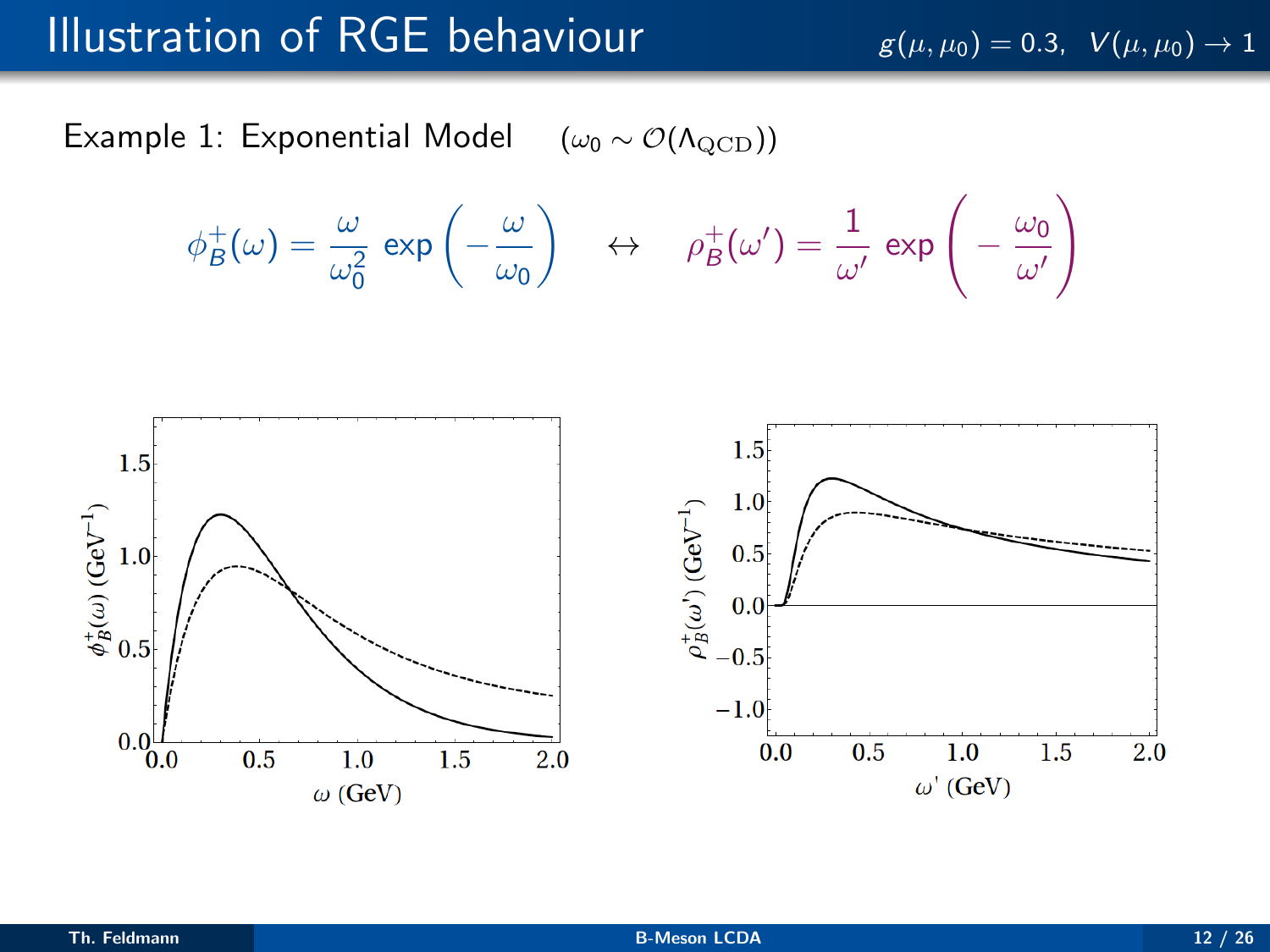### Illustration of RGE behaviour  $g(\mu, \mu_0) = 0.3$ ,  $V(\mu, \mu_0) \rightarrow 1$

Example 2: Free Parton Model  $(\bar{\Lambda} = M_B - m_b)$ 

$$
\phi_B^+(\omega) = \frac{\omega}{2\overline{\Lambda}^2} \theta(2\overline{\Lambda} - \omega) \quad \leftrightarrow \quad \rho_B^+(\omega') = \frac{1}{\overline{\Lambda}} J_2\left(2\sqrt{\frac{2\overline{\Lambda}}{\omega'}}\right)
$$

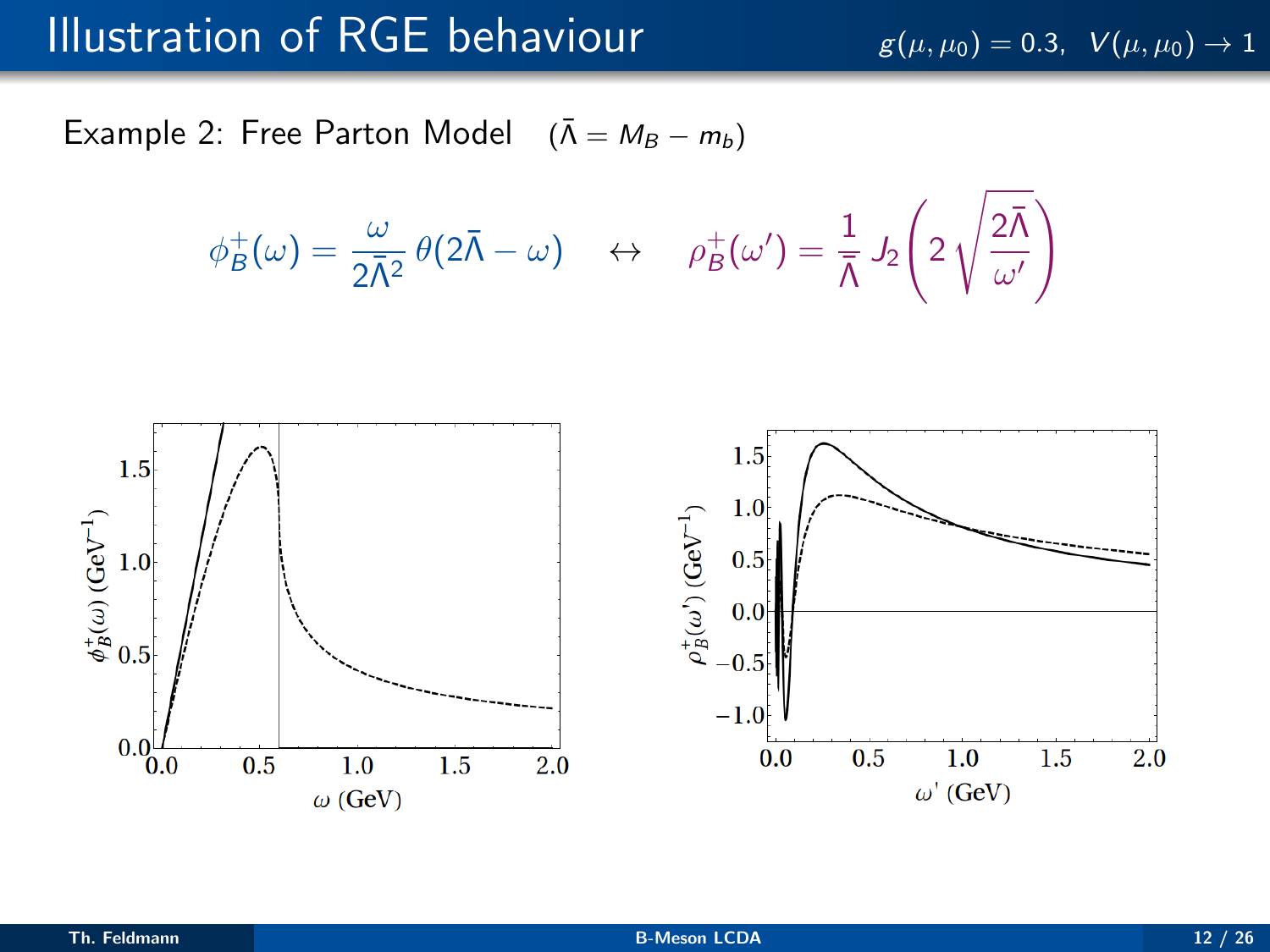### 2. Factorization, Logarithmic Moments and  $B \to \gamma \ell \nu$

Leading  $B \to \gamma$  Form Factor factorizes in **Hard, Jet** and **Soft** Dynamics: (@large recoil)

$$
F^{B\to\gamma}(E_{\gamma}) = \left[e^{V_h(\mu,\mu_h)} \left(\frac{\mu_h}{2E_{\gamma}}\right)^{-g(\mu,\mu_h)} H(E_{\gamma},\mu_h)\right] \times \int\limits_{0}^{\infty} \frac{d\omega'}{\omega'} \left[e^{-2V_{\rm hc}(\mu,\mu_{\rm hc})} \left(\frac{\mu_{\rm hc}^2}{2E_{\gamma}\hat{\omega}'}\right)^{g(\mu,\mu_{\rm hc})} j(2E_{\gamma}\hat{\omega}',\mu_{\rm hc})\right] \times \left[e^{V(\mu,\mu_0)} \left(\frac{\mu_0}{\hat{\omega}'}\right)^{-g(\mu,\mu_0)} \rho_B^+(\omega',\mu_0)\right]
$$

Notice:

- **hard scale:** set by twice the photon energy  $2E_\gamma \sim m_b$
- hard-collinear/jet scale= geometric mean of hard and soft scale  $\sqrt{2E_{\gamma}\hat{\omega}'}\sim\sqrt{m_b\mu_0}$
- In dual space, all RG factors are multiplicative!

(i.e. jet function  $i$  in dual space obeys simple RGE, too)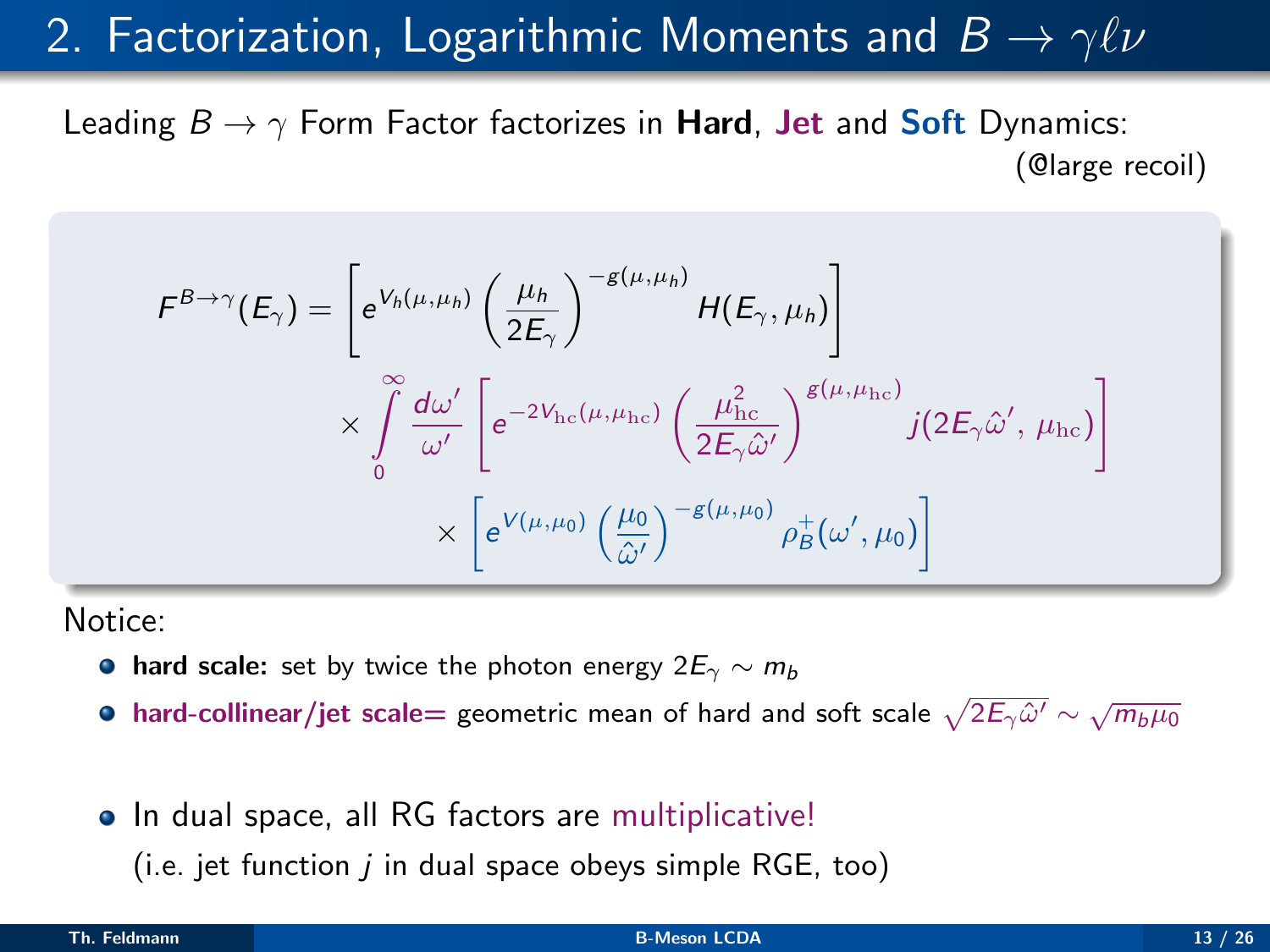### Relations between Logarithmic Moments

- Jet Function has perturbative expansion in  $\alpha_s$  and  $\ln \omega'$
- Need Logarithmic Moments of  $\rho_B^+(\omega',\mu_{\mathrm{hc}})$ .

$$
L_n(\mu) \equiv \int_0^\infty \frac{d\omega'}{\omega'} \ln^n \left(\frac{\hat{\omega}'}{\mu}\right) \rho_B^+(\omega', \mu)
$$

[for  $n = 0, 1, 2$  identical to logarithmic moments of  $\phi_B^+(\omega)$ ]

RGE: 
$$
\frac{dL_n(\mu)}{d \ln \mu} = \Gamma_{\text{cusp}}(\alpha_s) L_{n+1}(\mu) - \gamma_+(\alpha_s) L_n(\mu) - n L_{n-1}(\mu)
$$
  
Formal solution: 
$$
L_n(\mu) = e^V \sum_{m=0}^{\infty} \frac{g^m}{m!} \sum_{j=0}^n \frac{n!}{(n-j)! j!} \ln^{n-j} \left(\frac{\mu_0}{\mu}\right) L_{m+j}(\mu_0)
$$

(requires truncation — or consider  $\rho_B^+(\omega')$  as generating function)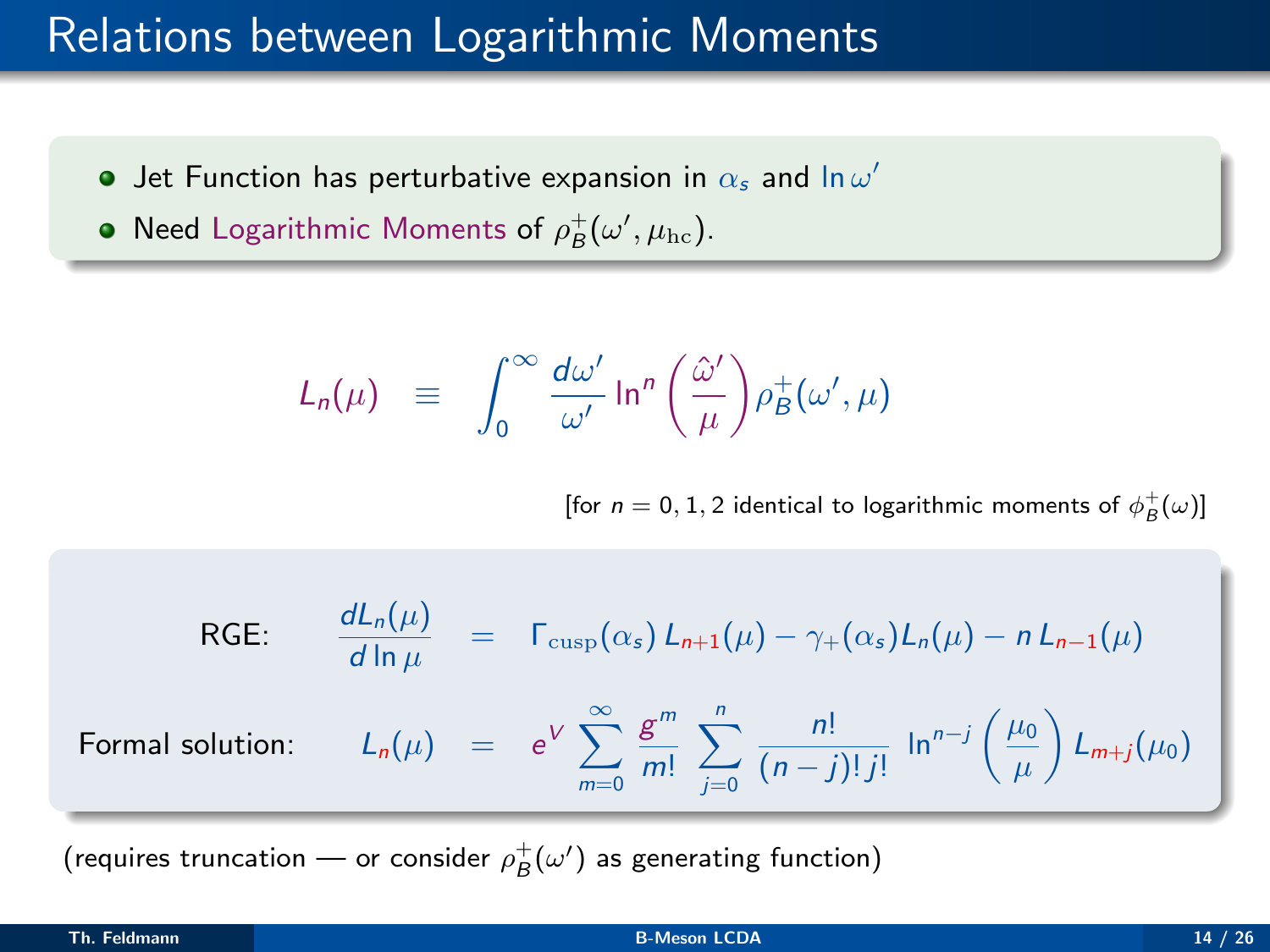### Generic Parameterisations

Start with generalization of the exponential model:

$$
\rho_B^+(\omega',\mu_0)=\frac{e^{-\omega_0/\omega'}}{\omega'}\sum_{k=0}^\infty c_k(\mu_0)\frac{(\omega_0/\omega')^k}{\Gamma(1+k)}.
$$

Write this in RG-covariant form:

$$
\rho_B^+(\omega',\mu) = \frac{e^{-\omega_0/\omega'}}{\omega'} \sum_{k=0}^{\infty} c_k(\mu) \frac{(\omega_0/\omega')^{k+g(\mu,\mu_0)}}{\Gamma(1+k+g(\mu,\mu_0))}.
$$

with

$$
c_k(\mu) = c_k(\mu_0) \, \frac{\Gamma(1 + k + g(\mu, \mu_0))}{\Gamma(1 + k)} \, e^{V(\mu, \mu_0)} \left(\frac{\mu_0 \, e^{2\gamma_E}}{\omega_0}\right)^{g(\mu, \mu_0)}
$$

This yields: 
$$
L_0(\mu) = \left\langle \frac{1}{\omega} \right\rangle_B = \frac{1}{\omega_0} \sum_{k=0}^{\infty} c_k(\mu)
$$

to be compared with  $\langle \frac{1}{u} \rangle_{\pi} = 3 \sum_{n} a_{n}(\mu)$ 

.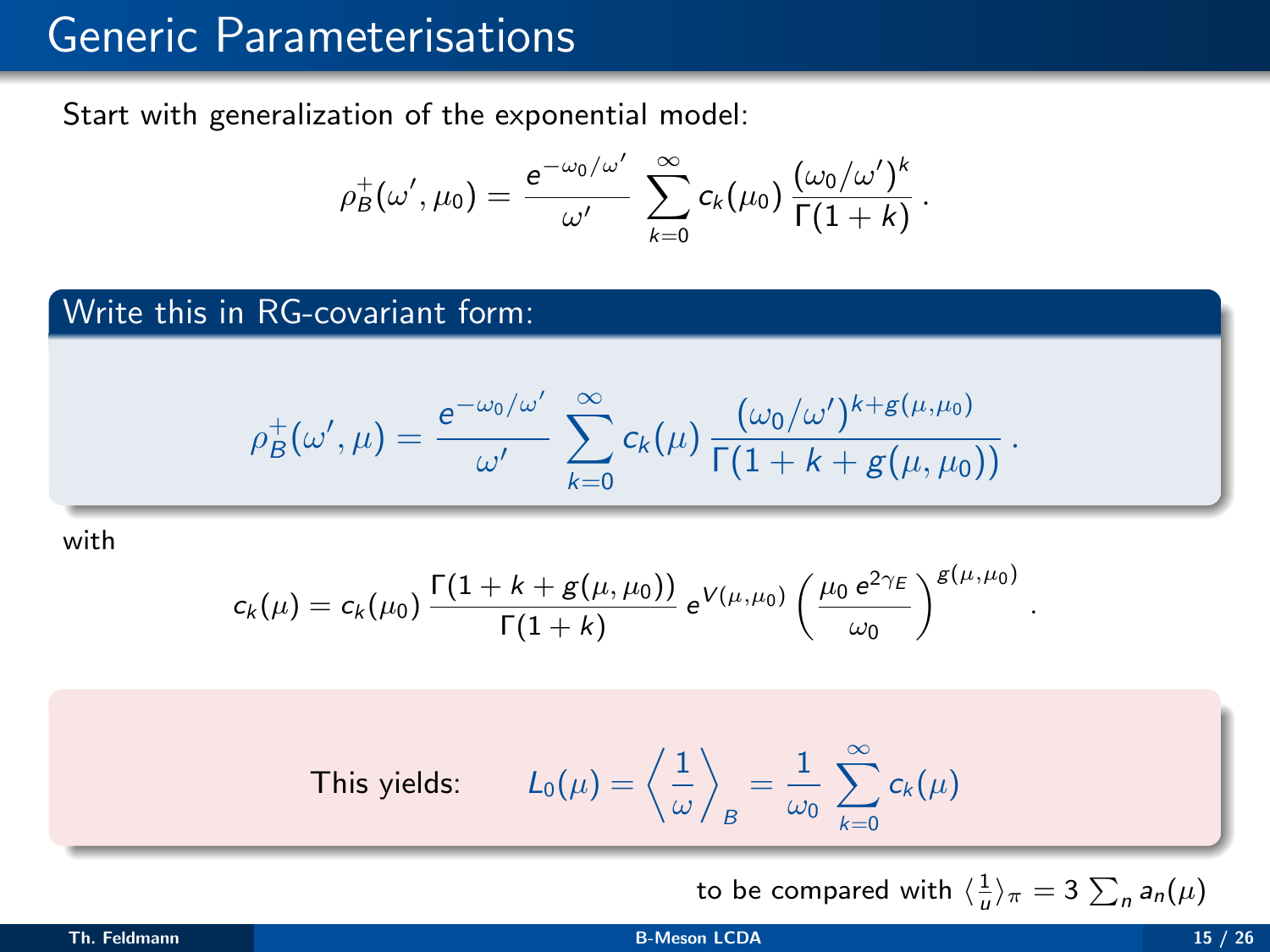following [Beneke/Braun/Ji/Wei, arXiv:1804.04962]

#### Basic idea:

Model soft contributions by modifying the QCDF result for the spectral density of the  $B\to \gamma^*$  form factor, which can be related to the light-cone sum rule prediction for the  $B \to \rho$  form factor ...

$$
F_{B\to\gamma}(E_\gamma)=F_{B\to\gamma}^{\rm QCDF}(E_\gamma)+\xi_{B\to\gamma}^{\rm soft}(E_\gamma)
$$

with 
$$
(s = 2E_\gamma \omega)
$$

$$
\xi_{B\to\gamma}^{\text{soft}}(E_{\gamma}) = \frac{1}{\pi} \int\limits_{0}^{s_0} \frac{ds}{s} \left[ \frac{s}{m_{\rho}^2} e^{-(s-m_{\rho}^2)/M^2} - 1 \right] \text{Im} \, F_{B\to\gamma^*}^{\text{QCDF}}(E_{\gamma}, s)
$$

- Prediction is strongly sensitive to first logarithmic moments  $L_0$  and  $L_1$ .
- Dependence on remaining parameters is relatively mild.

 $\Rightarrow$  Future data analysis should determine  $L_0$  and  $L_1$  in a correlated way !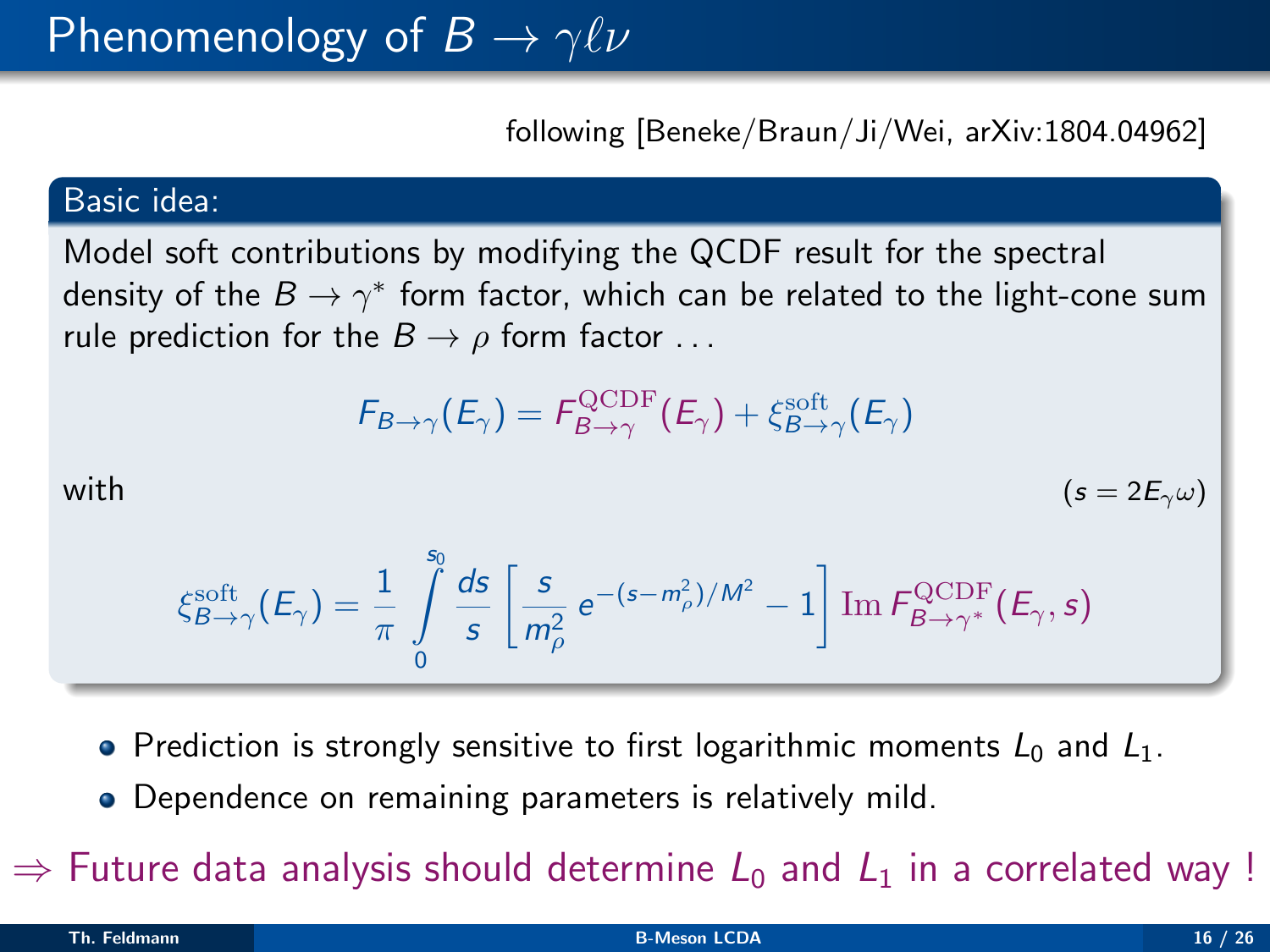### 3. OPE, Parton Model and HQET Parameters

### Small and Large Values of  $\omega'$  now clearly separated in Dual Function !



### Large values of  $\omega'$ :

- Perturbative dynamics ( $\rightarrow$  parton picture)
- Constraints from local OPE (HQET parameters)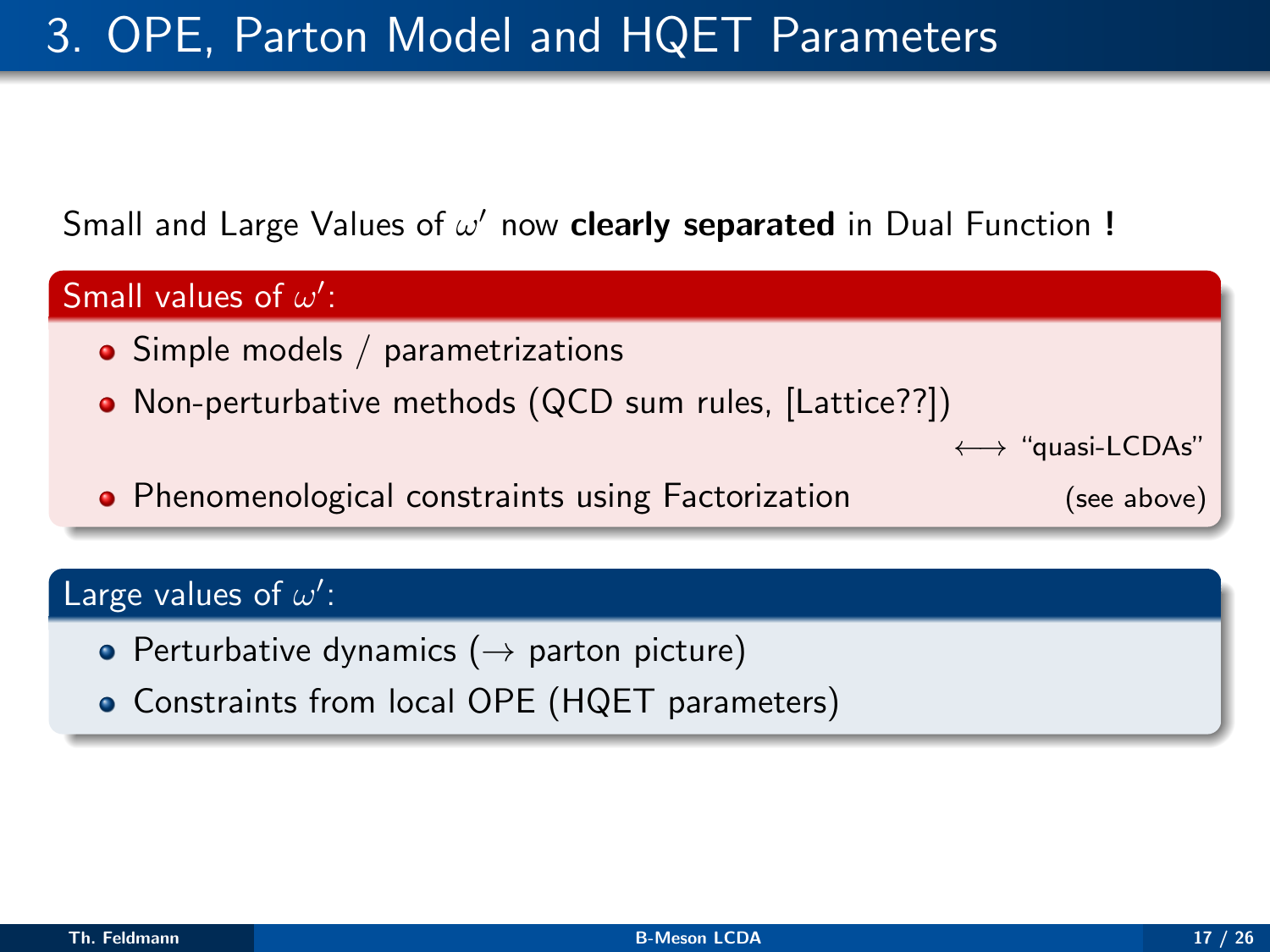# OPE Constraints at Large Values of  $\omega'$

# Consider Positive Moments of LCDA: [Lee/Neubert '05]  $M_n(\Lambda_{\rm UV},\mu):=\,\int^{\Lambda_{\rm UV}}_1\,d\omega\,\omega^n\,\phi_B^+(\omega,\mu)$ 0 UV cut-off required  $\leftrightarrow$  no simple relation to HQET parameters  $(\bar{\Lambda}, \ldots)$

For  $|\mu \sim \Lambda_{\text{UV}} \gg \Lambda_{\text{hadr.}}|$  perturbatively calculable (incl. power corr.):  $M_0(\Lambda_\text{UV}, \mu) = 1 + \frac{\alpha_s C_f}{4\pi}$  $\left(-2 \ln^2 \frac{\Lambda_{\rm UV}}{\mu} + 2 \ln \frac{\Lambda_{\rm UV}}{\mu}\right)$  $\frac{\mathrm{UV}}{\mu}-\frac{\pi^2}{12}\bigg)$  $+\frac{16\bar{\Lambda}}{24}$ 3  $\Lambda_{\rm UV}$  $\alpha_{\sf s}$ C<sub>F</sub>  $4\pi$  $\int$  ln  $\frac{\Lambda_{\rm UV}}{}$  $\frac{\mathrm{UV}}{\mu}-1\biggr)+\ldots\,,$ 1  $\frac{1}{\Lambda_\mathrm{UV}}\,M_1(\Lambda_\mathrm{UV},\mu) = 0 + \frac{\alpha_\mathrm{s}\,C_F}{4\pi}$  $\int$  −4 ln  $\frac{\Lambda_{\rm UV}}{}$  $\frac{UV}{\mu} + 6$  $+\frac{4\bar{\Lambda}}{3\Lambda_{\rm UV}}\left[1+\frac{\alpha_s C_F}{4\pi}\right]$  $4\pi$  $\left(-2 \ln^2 \frac{\Lambda_{\rm UV}}{\mu} + 8 \ln \frac{\Lambda_{\rm UV}}{\mu}\right)$  $\frac{UV}{\mu} - \frac{7}{4}$  $\left[ \frac{7}{4} - \frac{\pi^2}{12} \right] + \dots,$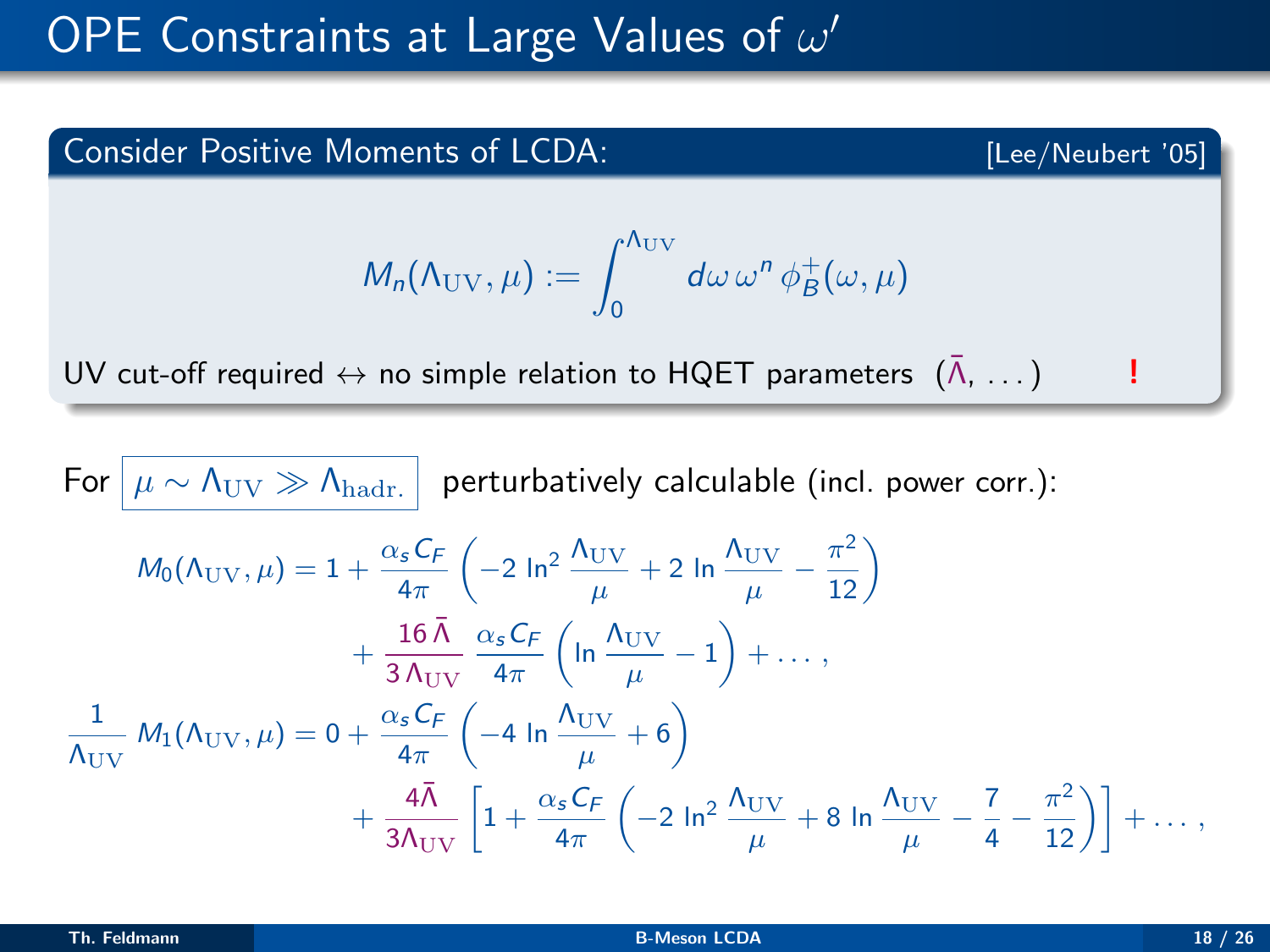### Positive Moments in Terms of Dual Function

$$
M_n(\Lambda_{\text{UV}}, \mu) = \int\limits_0^\infty \frac{d\omega'}{\omega'} \int\limits_0^{\Lambda_{\text{UV}}} d\omega \, \omega^n \, \sqrt{\frac{\omega}{\omega'}} \, J_1\left(2\sqrt{\frac{\omega}{\omega'}}\right) \rho_B^+(\omega', \mu)
$$

• For the first two moments:

$$
\begin{aligned} &M_0(\Lambda_\mathrm{UV},\mu) = \Lambda_\mathrm{UV} \, \int_0^\infty \frac{d\omega'}{\omega'} \, J_2\left(2\sqrt{\frac{\Lambda_\mathrm{UV}}{\omega'}}\right) \rho_B^+(\omega')\,,\\ &M_1(\Lambda_\mathrm{UV},\mu) = \frac{2\Lambda_\mathrm{UV}}{3}\, M_0(\Lambda_\mathrm{UV},\mu) - \frac{\Lambda_\mathrm{UV}^2}{3} \, \int_0^\infty \frac{d\omega'}{\omega'} \, J_4\left(2\sqrt{\frac{\Lambda_\mathrm{UV}}{\omega'}}\right) \rho_B^+(\omega')\,. \end{aligned}
$$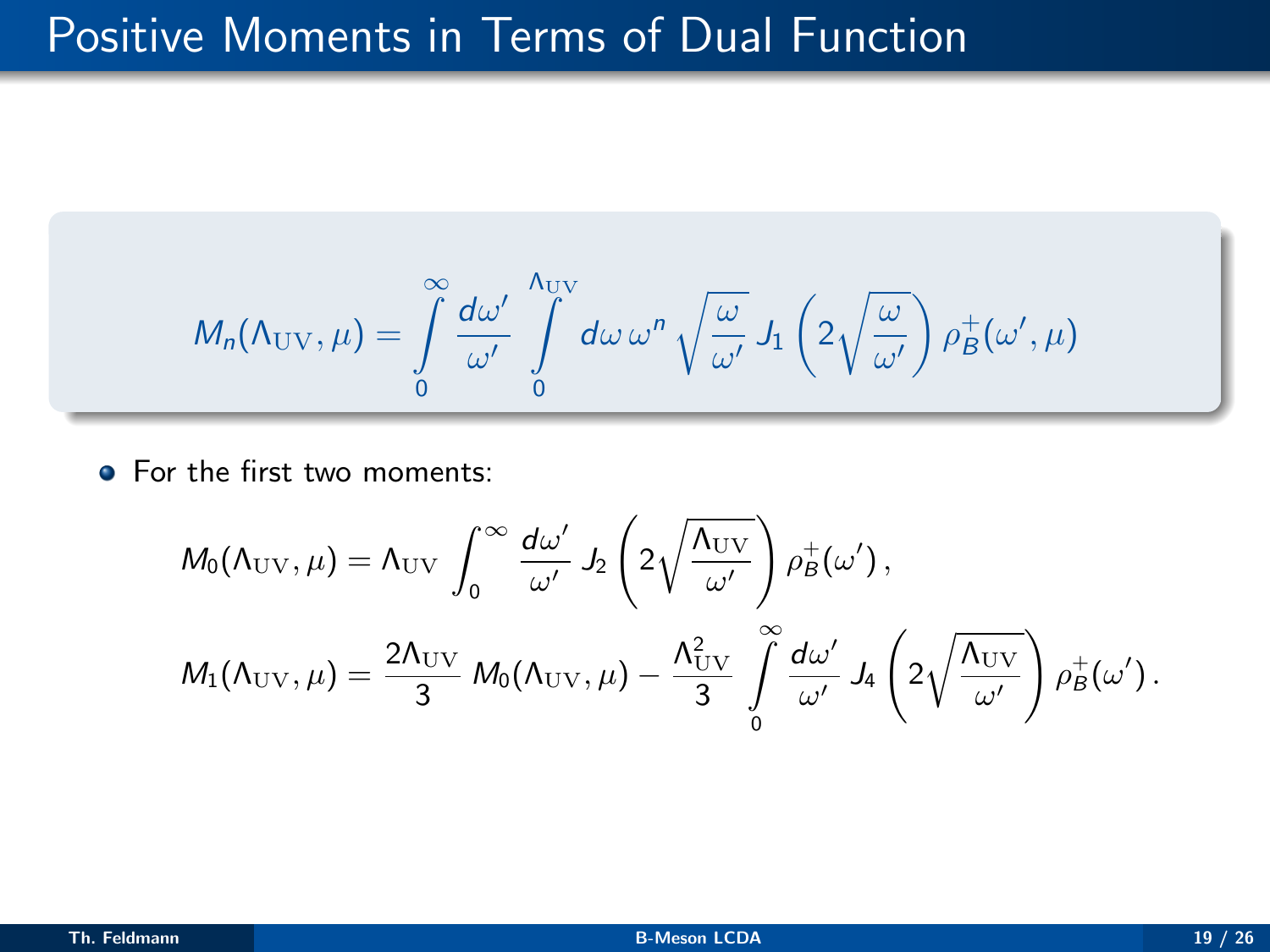#### Fixed-order Matching for  $\rho_{B}^{+}$  $_B^+(\omega')$ :

 $\rightarrow$  Perturbative Expansion for  $\rho_B^+(\omega',\mu)$  if  $\big\,|\,\omega'\sim\mu\gg\bar{\Lambda}$ 

$$
\rho_{\bar{\beta}}^+(\omega')_{\mathrm{pert.}}\;=\; C_0\;\frac{1}{\bar{\Lambda}}\;J_2\left(2\sqrt{\frac{2\bar{\Lambda}}{\omega'}}\right)+\left(C_0-C_1\right)\frac{4}{\bar{\Lambda}}\;J_4\left(2\sqrt{\frac{2\bar{\Lambda}}{\omega'}}\right)+\ldots
$$

0 )

Model-independent Prediction:

$$
\begin{aligned} C_0&=1+\frac{\alpha_s C_F}{4\pi}\left(-2L^2+2L-2-\frac{\pi^2}{12}\right)+\mathcal{O}(\alpha_s^2)\,,\\ C_1&=1+\frac{\alpha_s C_F}{4\pi}\left(-2L^2+2L+\frac{5}{4}-\frac{\pi^2}{12}\right)+\mathcal{O}(\alpha_s^2) \end{aligned}
$$

 $\rightarrow$  reduces to the free parton result for  $\alpha_s \rightarrow 0$ 

 $\ldots$  further power corrections in  $\bar{\Lambda}/\Lambda_{\rm UV}$ ,  $\lambda_{1,2}/\Lambda_{\rm UV}^2$  etc. can be included

√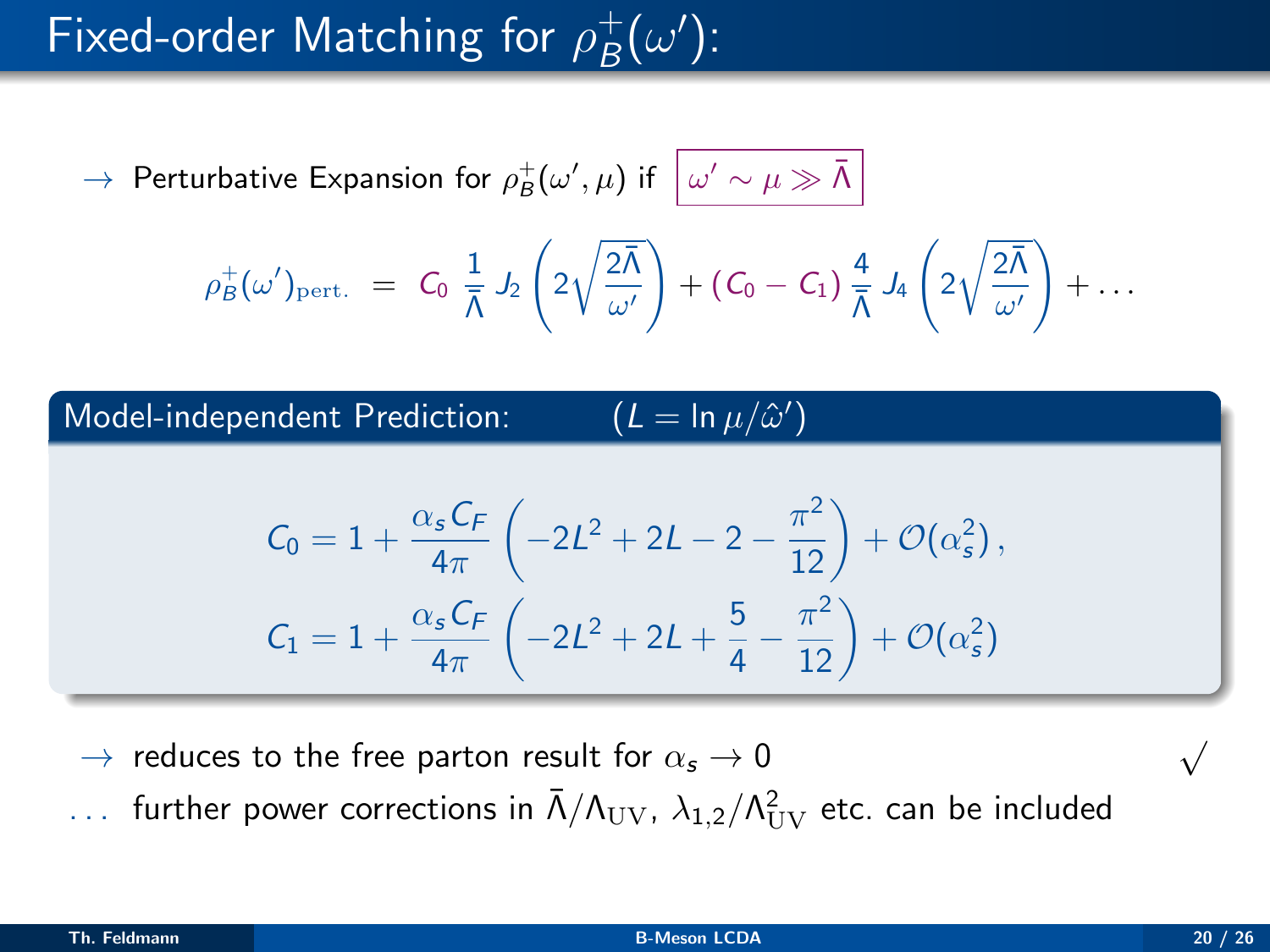- Fixed-order calculation only works for  $\hat{\omega}' \sim \mu$
- For  $\hat{\omega}' \gg \mu \gg \bar{\Lambda}$  one has to *locally* resum large logarithms  $L = \ln \mu / \hat{\omega}'$

Phenomenological procedure:

- Start from a given model for  $\phi_B$  or  $\rho_B$  defined at reference scale  $\mu_0$
- Consider  $1/\omega'$  expansion and adjust to perturbative result (requires to define an auxiliary parameter  $\Omega$  where transition occurs)
- Implement local RG improvement

details for a concrete realization can be found in our paper [TF/Lange/Wang '13]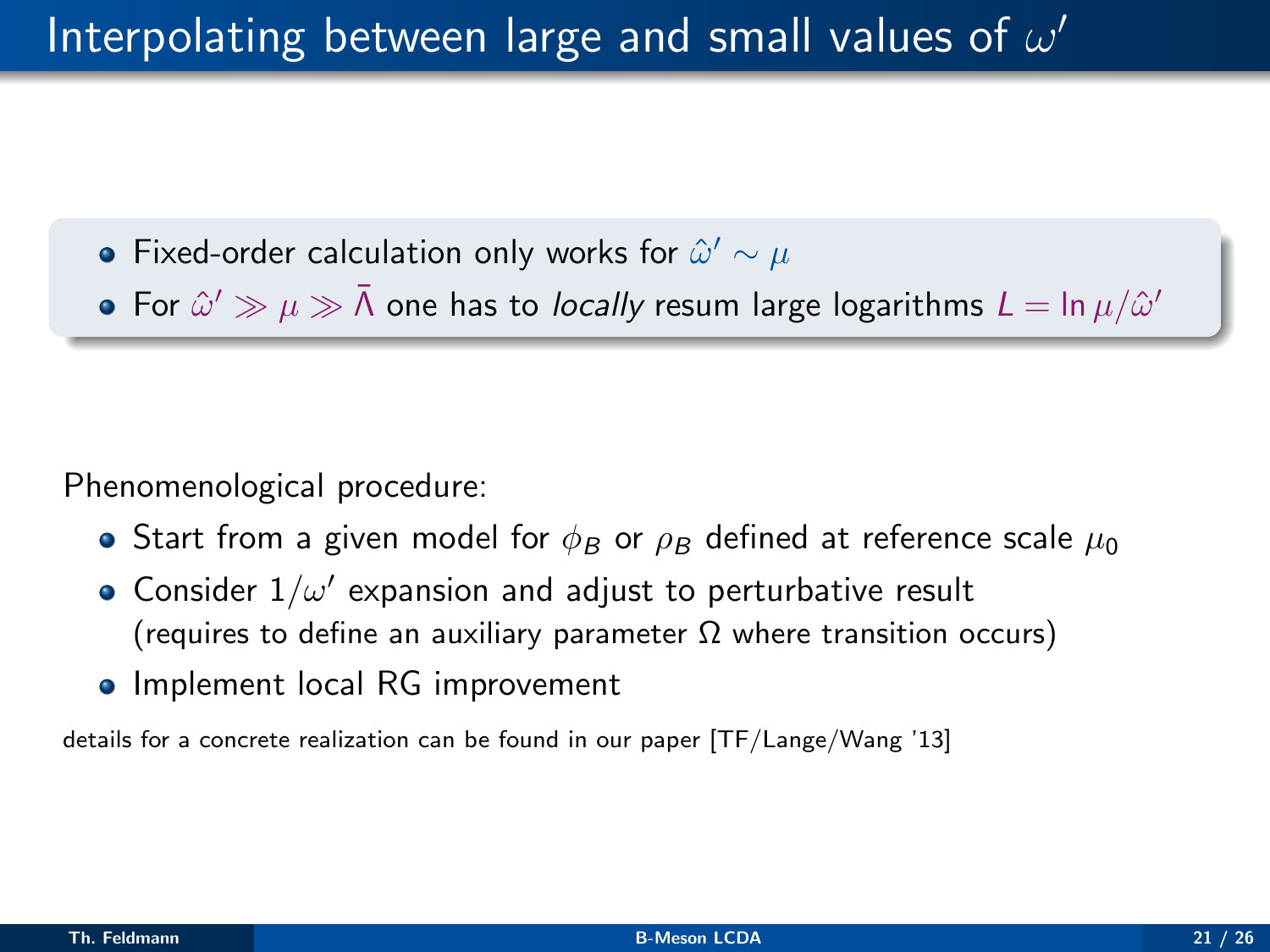# Interpolating between large and small values of  $\omega'$

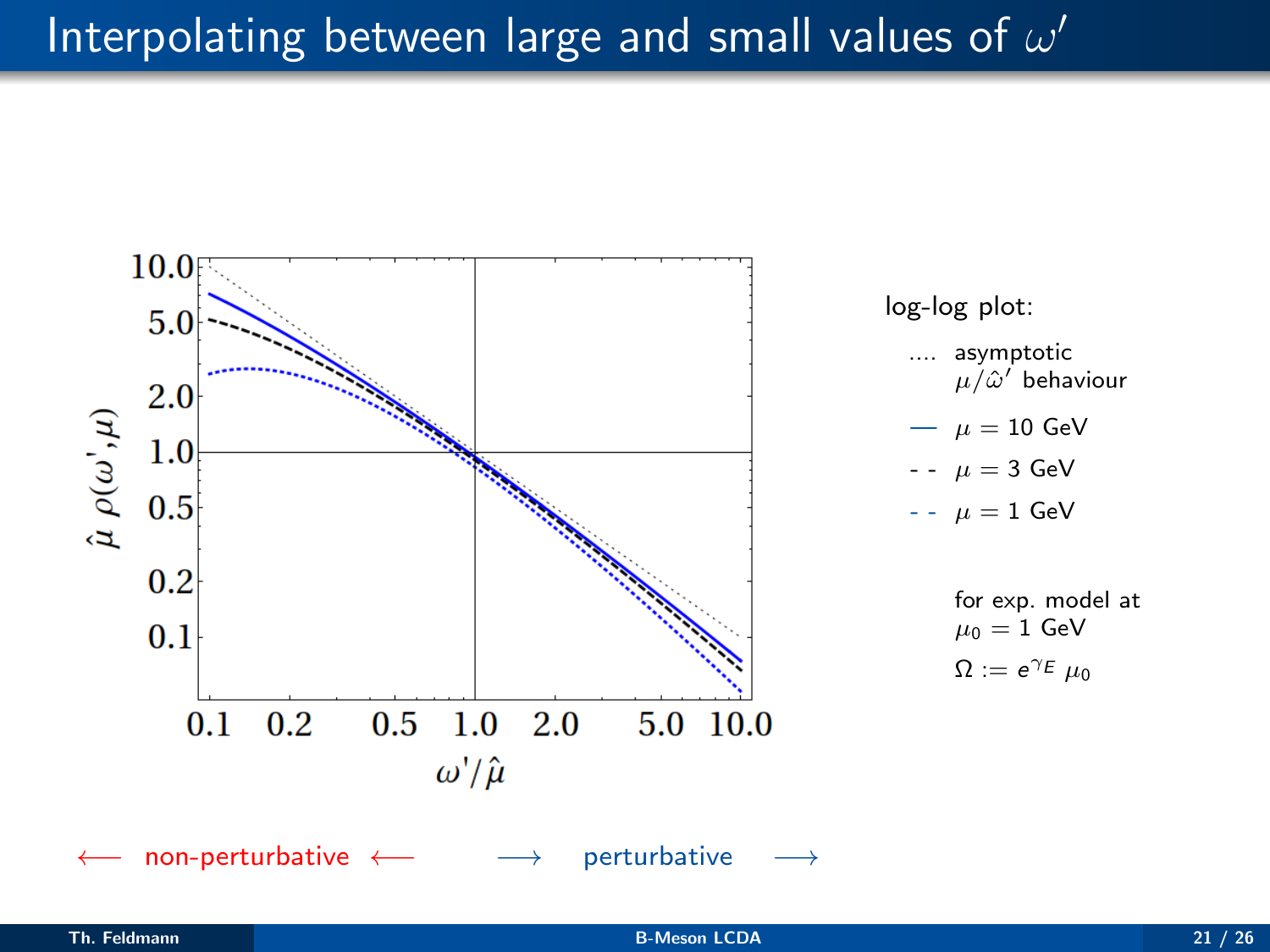- B-meson LCDAs  $\phi_B(\omega)$  as hadronic input for exclusive B-decays in QCD factorization or Light-cone sum rule approaches.
- Most direct phenomenological access from  $B \to \gamma \ell \nu$  $\rightarrow$  constraints on logarithmic moments  $L_n$
- QCD corrections generate "perturbative tail" at large momenta  $\omega$ .
- Diagonalization of the RG equations in terms of Bessel functions.
- Model-independent relations to HQET parameters  $(parton model + radiative corrections)$
- Complete picture requires additional non-perturbative input (lattice or sum rules)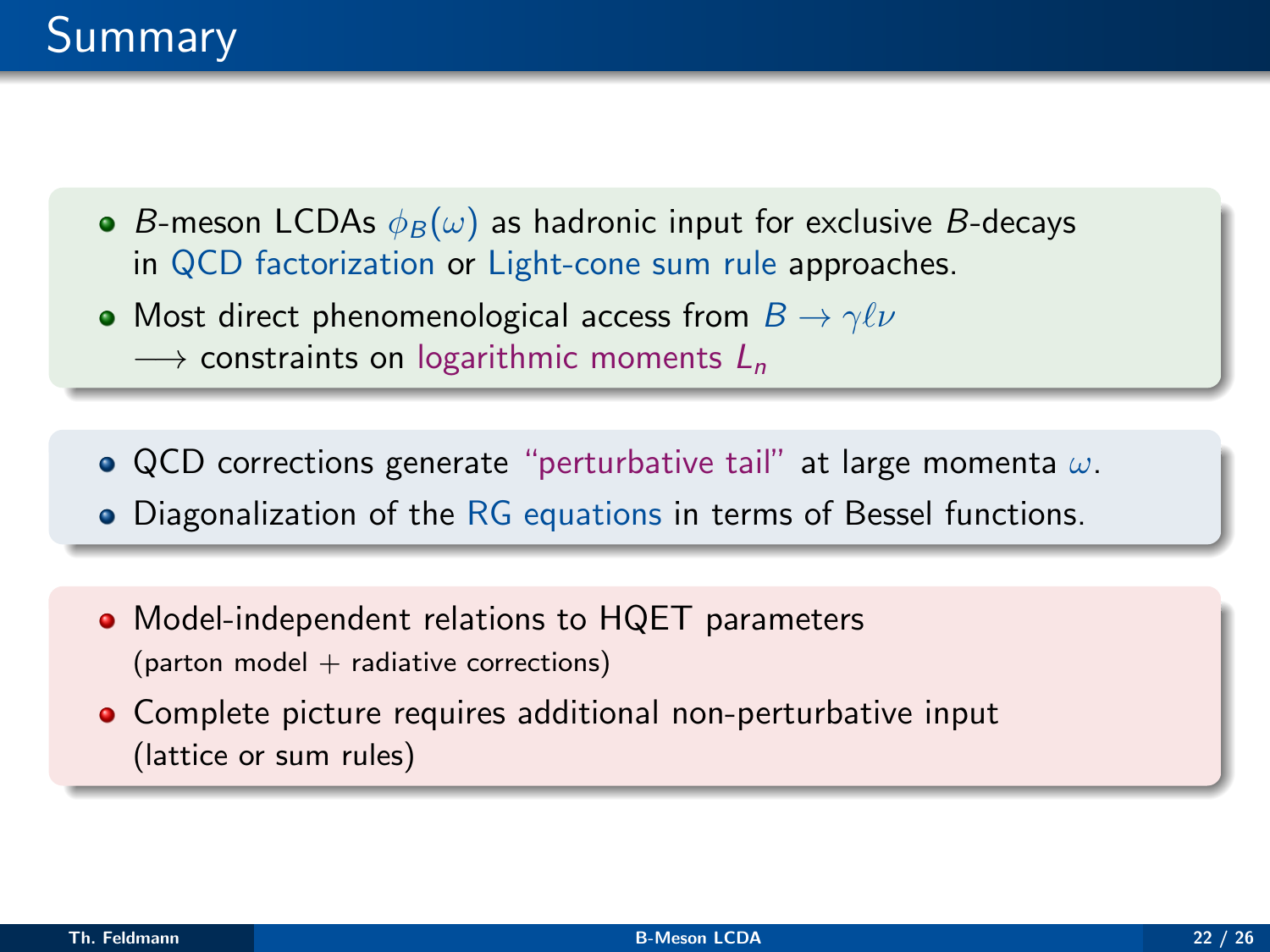|                  | $\phi_B^+(\omega)$                                                                    | $\phi_{\pi}(u)$                                                   |
|------------------|---------------------------------------------------------------------------------------|-------------------------------------------------------------------|
| definition       | HQET on the LC                                                                        | QCD on the LC                                                     |
| support          | $\omega \in [0, \infty)$                                                              | $u \in [0,1]$                                                     |
| 1-loop evolution | Lange-Neubert                                                                         | ERBL                                                              |
| eigenfunctions   | $\sqrt{\frac{\omega}{\omega'}} J_1(2\sqrt{\frac{\omega}{\omega'}})$                   | $C_n^{(3/2)}(2u-1)$                                               |
| eigenvalues      | $\gamma_{\omega'} = -(\Gamma_{\text{cusp}} \ln \frac{\mu}{\hat{\omega}'} + \gamma_+)$ | $\gamma_n=1-\frac{2}{(n+1)(n+2)}+4\sum_{m=2}^{\infty}\frac{1}{m}$ |
| benchmark obs.   | $B \to \gamma \ell \nu$                                                               | $\gamma\gamma^*\to\pi$                                            |
| LO dependence    | $\langle \omega^{-1} \rangle$                                                         | $\langle \bar{u}^{-1} \rangle$                                    |
| positive moments | require cut-off                                                                       | $\rightarrow$ Gegenbauer coeff.                                   |
| special limits   | partonic $(\omega', \mu \gg \Lambda_{\rm had})$                                       | asymptotic $(\mu \gg \Lambda_{\rm had})$                          |
|                  | $\frac{1}{\bar{\Lambda}} J_2 \left( 2 \sqrt{\frac{2 \bar{\Lambda}}{\omega'}} \right)$ | $6u(1-u)$                                                         |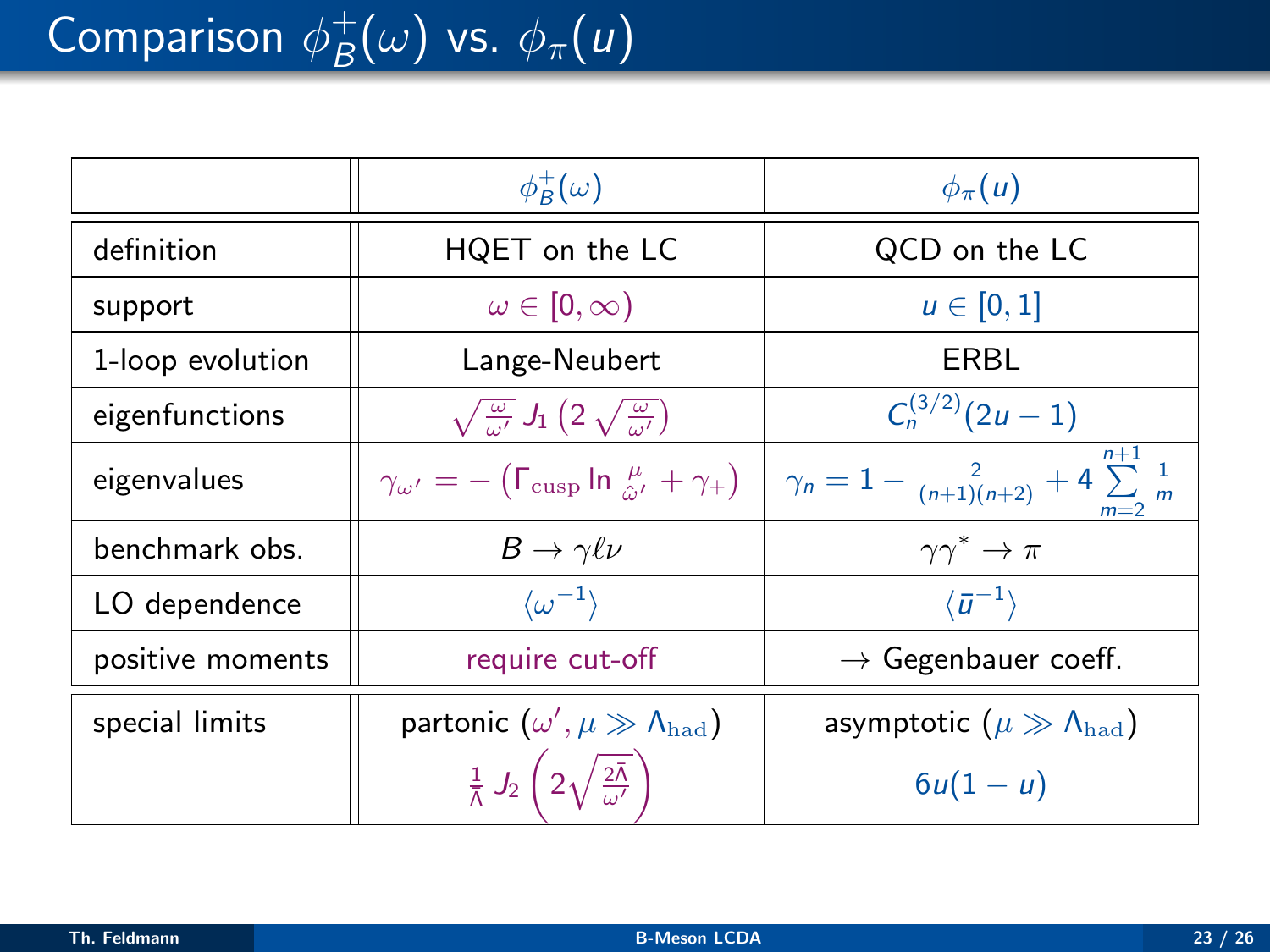# Backup Slides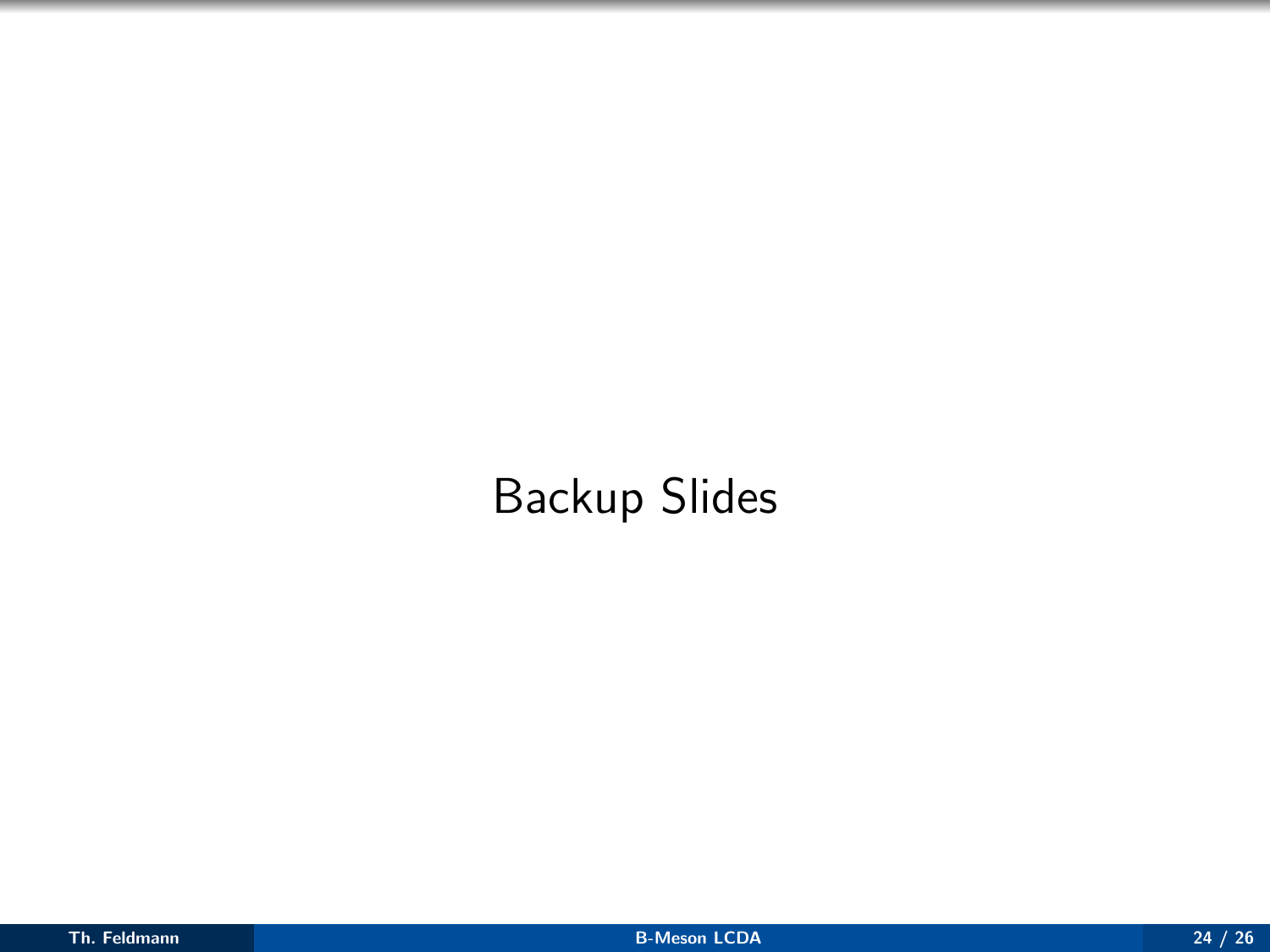### Definition of 2- and 3-particle LCDAs

[Kawamura et al. 2001; Braun/Ji/Manashov 1703.02446]

$$
\langle 0|\bar{q}(nz)\Gamma h_{\nu}(0)|\bar{B}(\nu)\rangle = -\frac{iF_B(\mu)}{2}\operatorname{Tr}\left\{\gamma_5\Gamma\frac{1+\rlap{\hspace{0.02cm}/}{2}}{2}\left[\Phi_{+}-\frac{\rlap{\hspace{0.02cm}/}{2}}{2}\left(\Phi_{+}-\Phi_{-}\right)\right]\right\}
$$

$$
n^{\mu} \langle 0|\bar{q}(z_1n) gG_{\mu\nu}(z_2n) \Gamma h_{\nu}(0)|\bar{B}(\nu)\rangle =
$$
  

$$
\frac{F_B(\mu)}{2} \text{Tr} \left\{\gamma_5 \Gamma \frac{1+\psi}{2} \left[ (\dot{\psi}\nu_{\mu} - \gamma_{\mu}) (\Psi_A - \Psi_V) - i\sigma_{\mu\nu}n^{\nu} \Psi_V - n_{\mu} X_A + n_{\mu} \dot{\psi} Y_A \right] \right\}
$$

and

$$
n^{\mu} \langle 0|\bar{q}(z_1n)\,g\tilde{G}_{\mu\nu}(z_2n)\,\Gamma\,h_{\nu}(0)|\bar{B}(\nu)\rangle =
$$
  
\n
$$
\frac{F_B(\mu)}{2}\,\text{Tr}\left\{\gamma_5\Gamma\frac{1+\nu}{2}\left[(\dot{n}\nu_{\mu}-\gamma_{\mu})\left(\tilde{\Psi}_A-\tilde{\Psi}_V\right)-i\sigma_{\mu\nu}n^{\nu}\tilde{\Psi}_V-n_{\mu}\tilde{X}_A+n_{\mu}\tilde{n}\tilde{Y}_A\right]\right\}
$$

 $f_B\sqrt{m_B} = F_B(\mu) (1 + \mathcal{O}(\alpha_s))$  in HQET,  $\tilde{\Psi}_A = -\Psi_V$ ,  $\tilde{\Psi}_V = -\Psi_A$ 

(gauge links [Wilson lines] implicit)